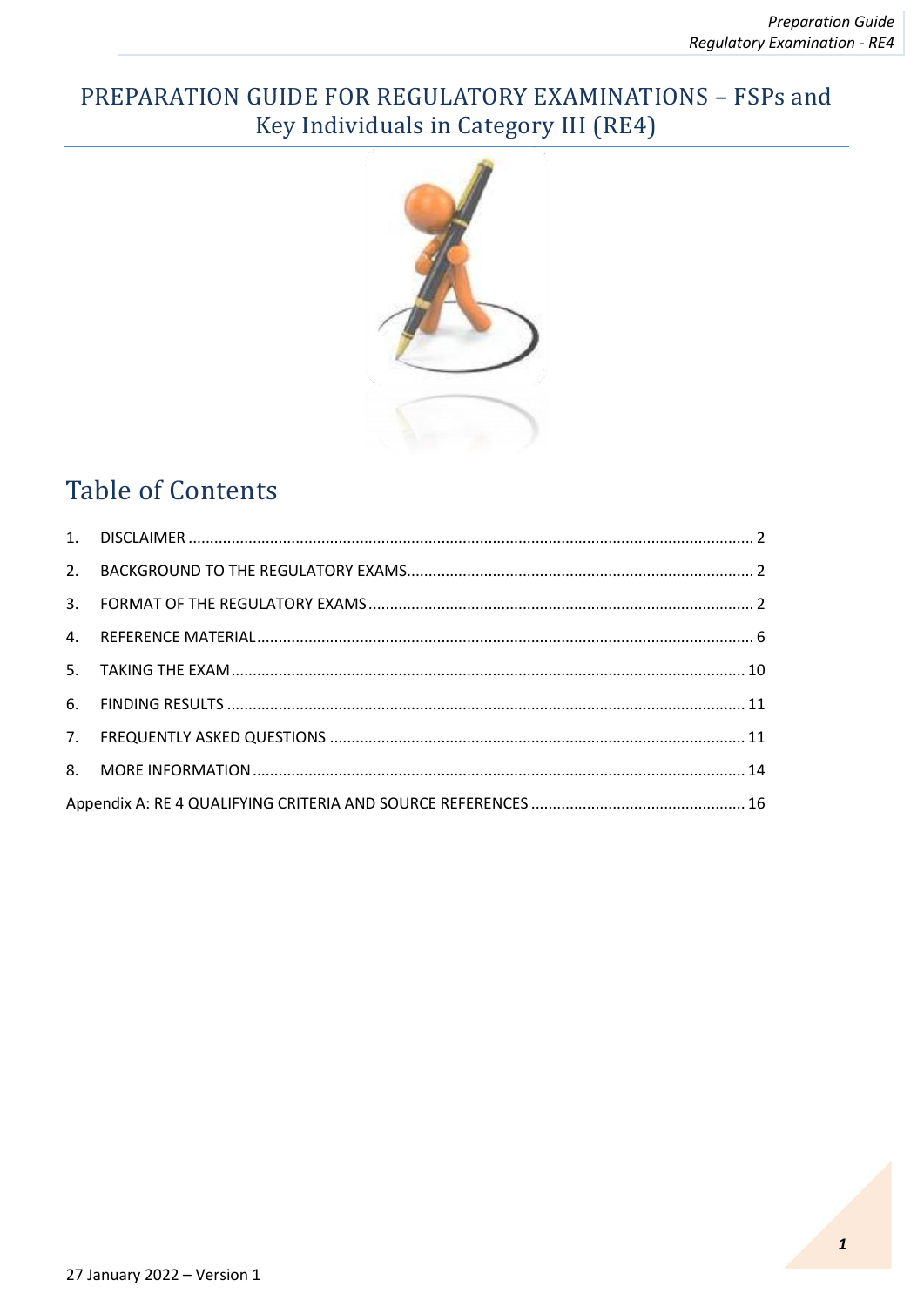## <span id="page-1-0"></span>**1. DISCLAIMER**

The material in this PREPARATION GUIDE FOR REGULATORY EXAMINATIONS FSPs and Key Individuals in Category III (RE4) and APPENDIX A is made available for the purpose of providing preparation guidelines and not as professional or educational advice.

The availability of this material is not an endorsement by the FSCA of the material and not an indication of the FSB's commitment to any particular course of action.

Where sections of the Acts, The General Code of Conduct, Board Notices, etc. are referred to they are given merely as a guideline for candidates preparing for the RE4.

The FSCA accepts no responsibility for material contained in this preparation guideline.

# <span id="page-1-1"></span>**2. BACKGROUND TO THE REGULATORY EXAMS**

The amended fit and proper requirements announced in 2008 have introduced the financial services industry to a new concept – "REGULATORY EXAMINATIONS". These examinations were introduced together with stricter minimal formal qualifications in order to better serve clients' needs across the financial services industry in South Africa.

The regulatory exams are being developed and delivered under the direction and management of the FSB. Four examination bodies have been appointed to assist with the development of the regulatory exam questions and the delivery on a national basis. Currently there is one examination body.

| <b>Moonstone</b>                 | www.moonstone.co.za        |
|----------------------------------|----------------------------|
| <b>Moonstone - Registration:</b> | https://www.faisexam.co.za |

# <span id="page-1-2"></span>**3. FORMAT OF THE REGULATORY EXAMS**

## **3.1Type of examination**

The regulatory examinations will be multiple choice questions based on specified qualifying criteria. Exams are closed book and no material will be allowed in the examination room.

There will be no limit on the number of attempts made in order to achieve competence. There will be one national version of any regulatory examination for any category or subcategory.



There is only one right answer to each question, so please read the questions and answers carefully. There is no negative marking, an answer is either right, or wrong.

Examinations will be done in paper format as indicated on their registration page.

The regulatory examinations aim on testing the application of factual knowledge in relation to the relevant legal provision as contained in the legislation, subordinate legislation and codes of conduct.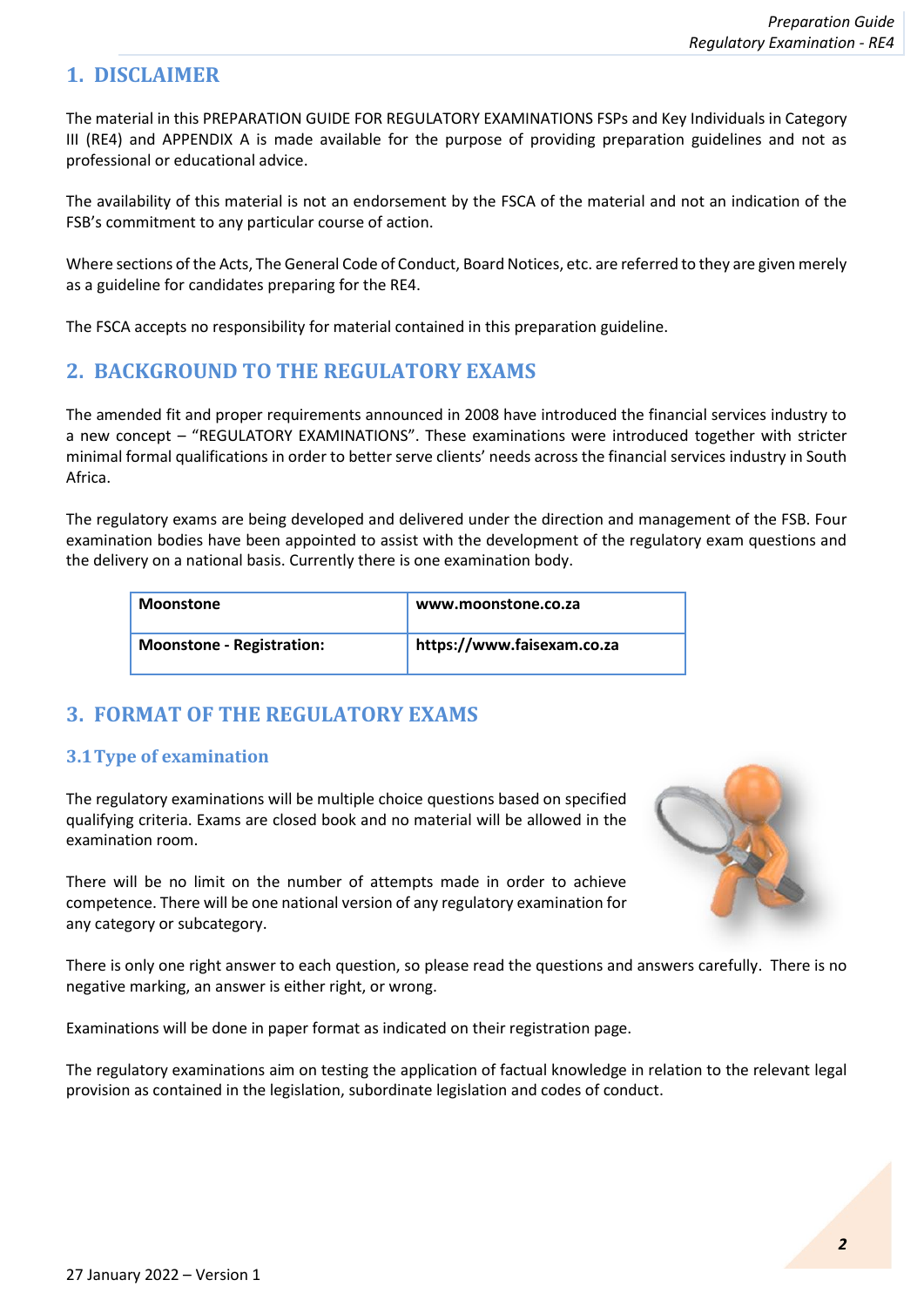### **3.2Qualifying criteria**

The qualifying criteria provide the basis of knowledge and skills against which the regulatory examinations are set. The qualifying criteria were developed in a process of consultation between the FSB(now FSCA) and industry representatives, spanning from 2006 to 2008.

Only questions based on these criteria will be included in the exams.

The qualifying criteria were published in Board Notice 105 of 2008, and amendments were published as below:

| <b>BN 151</b> | 31755 | 29 December 2008 w.e.f. 31 December 2008 |
|---------------|-------|------------------------------------------|
| <b>BN 64</b>  | 32268 | 29 May 2009                              |
| <b>BN 95</b>  | 32496 | 17 August 2009                           |
| <b>BN 44</b>  | 33052 | 26 March 2010                            |
| <b>BN 60</b>  | 33166 | 12 May 2010                              |
| <b>BN 194</b> | 41321 | 15 December 2017                         |

All these documents are available on the FSCA website:

<https://www.fsca.co.za/Regulated%20Entities/Pages/LR-FAIS-Fit%20and%20Proper.aspx>

#### *How do I read the qualifying criteria?*

Each set of qualifying criteria are displayed in a table format with headings. Underneath the headings you will find the following detail:



#### **3.3Question development**

Individual questions are based on one or more knowledge criteria, also taking into account the applicable skill. Every task will be covered at least once in an examination. Therefore do not skip any of the tasks or the underlying knowledge criteria and skills, even if you do not think it is relevant to how your FSP operates. It is important to ensure that you understand every task, and the knowledge and skill criteria related to it. Each exam will contain questions at 4 different levels of complexity. These four levels deal with: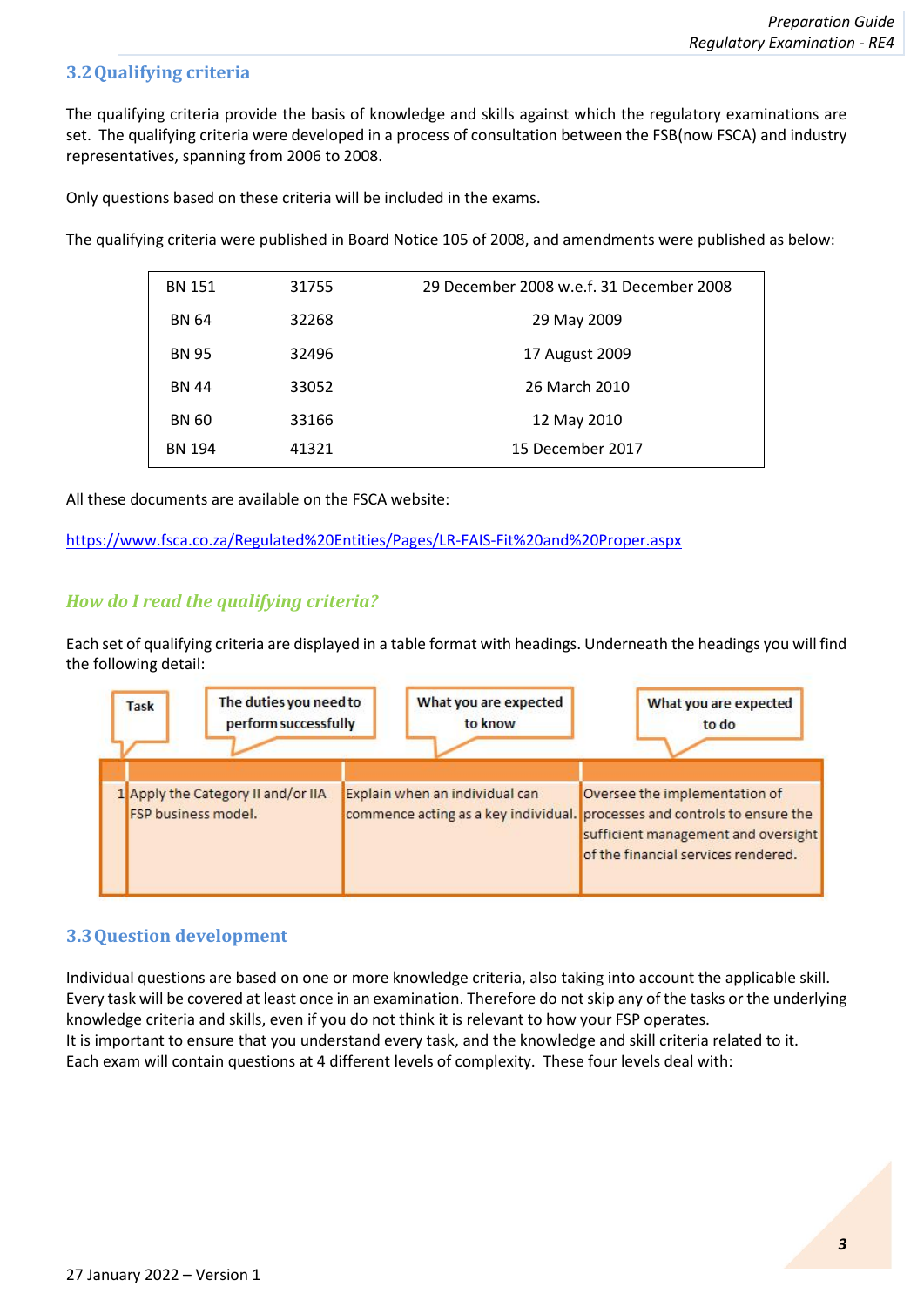

Each question has four options, and you must select the correct option. Questions can be posed in the following styles:

- $\triangleright$  A direct closed ended question: the question must be answered by choosing the correct option.
- $\triangleright$  An incomplete sentence: the sentence must be completed correctly by choosing the correct option.
- $\triangleright$  The negative question: the negative option needs to be chosen. Applicant must be aware that these type of questions will be asked and therefore must read questions carefully.
- $\triangleright$  The most/best/least format: applicant must choose most applicable option to the question.
- ➢ Roman numeral format: A closed ended question where applicants must choose more than one correct option from a list of options.
- $\triangleright$  Sequencing: the options should be listed in the correct sequence.

#### *Question example:*

#### *Example of a knowledge question*

Within how many days must a financial services provider inform the Registrar of the debarment of its representative?

- A. 14 days
- B. 5 days
- C. 30 days
- D. 15 days

#### *Example of a comprehension question:*

Jane Chetty is a sole proprietor and has no representatives. What are the requirements regarding the compliance function of the FSP?

- A. Jane must appoint an external Compliance Officer
- B. Jane doesn't need to appoint a Compliance Officer
- C. Jane must appoint an internal Compliance Officer
- D. Jane must be appointed as the Compliance Officer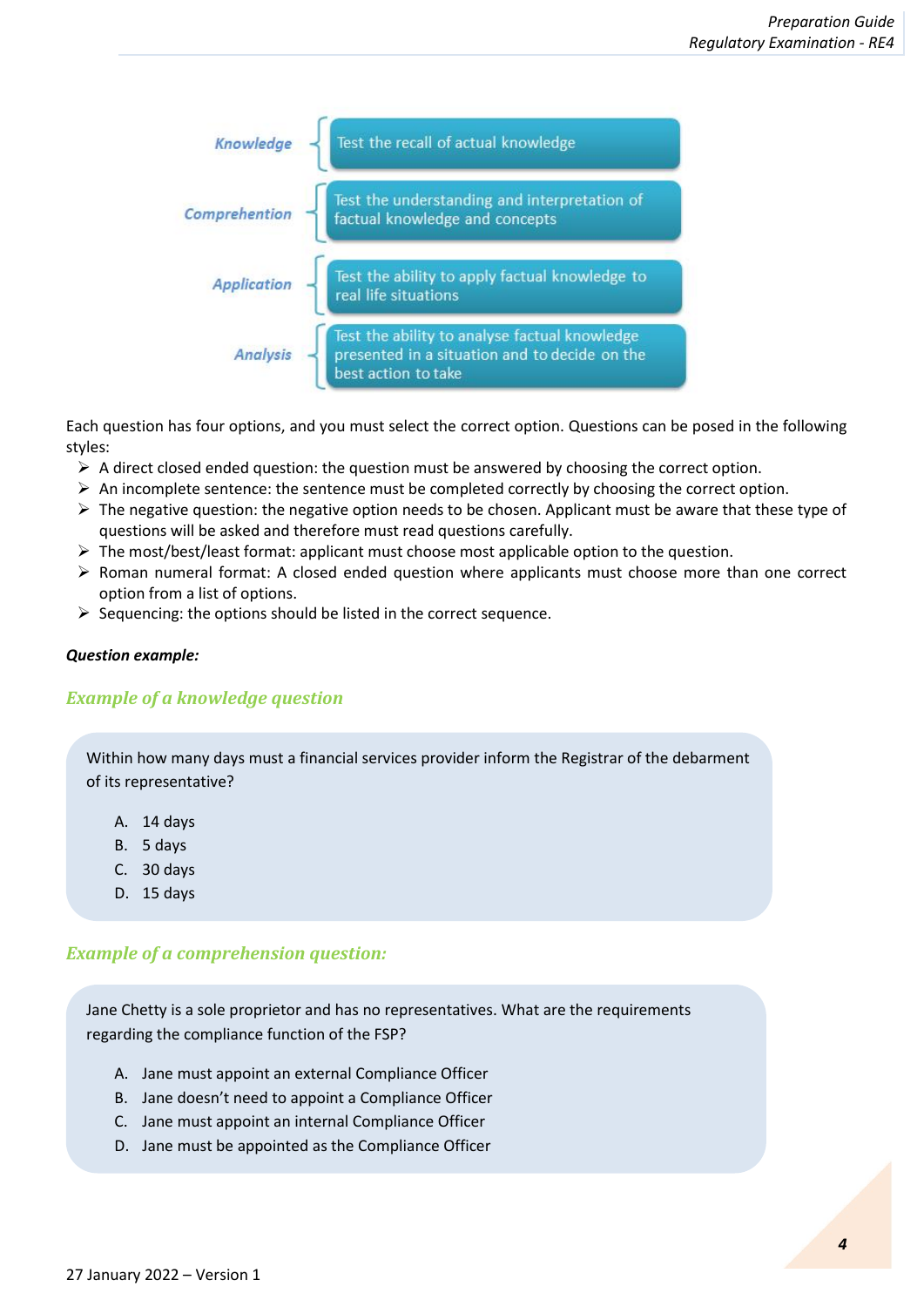#### *Example of an application question:*

Jean Hill, the representative of DCB Investments must advise a client that is retiring on specific investments. Which of the following aspects is Jean NOT obliged to disclose about a recommended financial product unless enquired about by the client?

- A. The risk of possible capital loss in future due to fluctuations in the financial markets
- B. Information and graphs to illustrate the product's performance at intervals over a period of time
- C. Any income and other relevant tax issues of a material nature that need to be considered
- D. Any material illustrations about the product provided by the product supplier

#### *Example of analysis question*

Consider the following events that occurred on the same day. Each of these events has, in terms of the relevant legislation, varying periods of time during which the FSP must respond to the event, or otherwise adhere to the legislation. Arrange the events in order of shortest to longest applicable period and select the CORRECT option.

- i) The FSP uses a new postal address and must inform the Registrar of the change
- ii) The FSP received cash funds, exceeding the cash threshold reporting requirement, and must inform the Financial Intelligence Centre
- iii) The Registrar has requested that the FSP provide certain documents pertaining to a client's advice record
- iv) A client terminated a financial product and the FSP is now required to maintain records of advice associated with this client's purchase for an additional period
- v) The FSP received client funds and must pay the funds into the bank account designated for client funds
- vi) During an office meeting, the FSP provided a client with the details of the product supplier, and must now provide the details to the client in writing
- A. (i) then (iii) then (ii) then (vi) then (v) then (iv)
- B. (v) then (ii) then (iii) then (i) then (vi) then (iv)
- C. (ii) then (vi) then (v) then (i) then (iii) then (iv)

#### <span id="page-4-0"></span>**4. REFERENCE MATERIAL**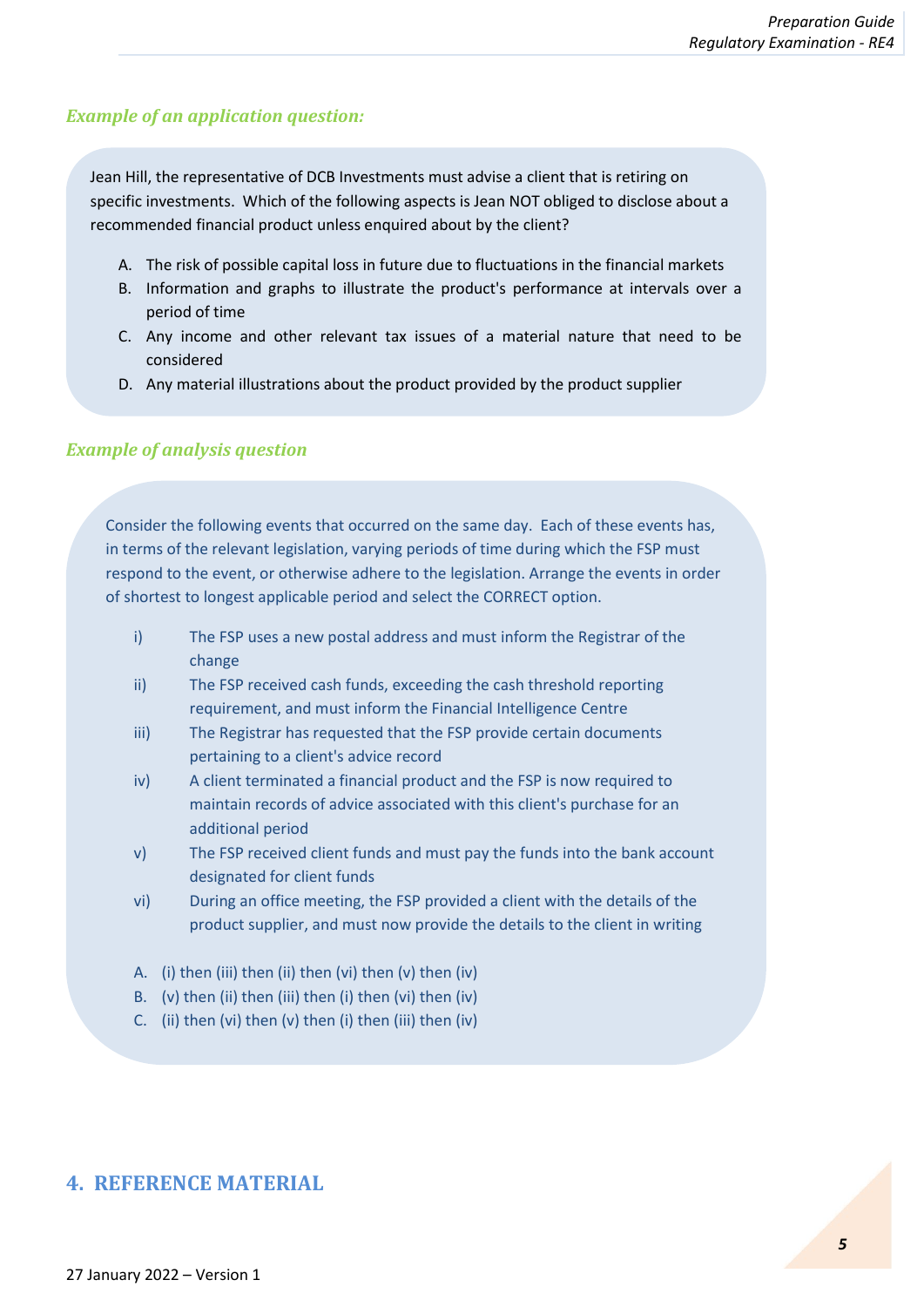The following material was used in the development of the questions for the Regulatory exams, please refer to Appendix A for a mapping of criteria to relevant material:

- ➢ The FAIS Act
- ➢ General Code of Conduct
- ➢ Code of Conduct for Administrative FSPs
- ➢ Board notices

<https://www.fsca.co.za/Regulated%20Entities/Pages/LR-FAIS-Fit%20and%20Proper.aspx>

Due to changes in legislation familiar terms have been replaced. These new terms are included in the regulatory examinations. To assist you in understanding these new terms please familiarise yourself with the following changes.

| <b>OLD TERMINOLOGY</b>          | <b>NEW TERMINOLOGY</b>                           |
|---------------------------------|--------------------------------------------------|
| <b>FSB</b>                      | <b>FSCA</b>                                      |
| Registrar                       | The Authority                                    |
| <b>Financial Services Board</b> | Financial Sector Conduct Authority/the Authority |

#### **4.1PREPARATION FOR THE EXAM**



Multiple choice exams cover a lot of detail and facts. The short term memory's capacity is very limited; therefore it is essential to start preparing for the regulatory exams at least 3 month prior to your examination date. The learner will have to be repeatedly subjected to the material in order to store the information effectively in the long term memory.

Although attending workshops and training will certainly be helpful, this is **no** replacement for extensive studying of the required material. And yes, it is necessary and very possible to study successfully for multiple choice exams!

#### **4.2Studying instructions**

#### **You will need:**

- $\vee$  A positive attitude
- Lots of will power

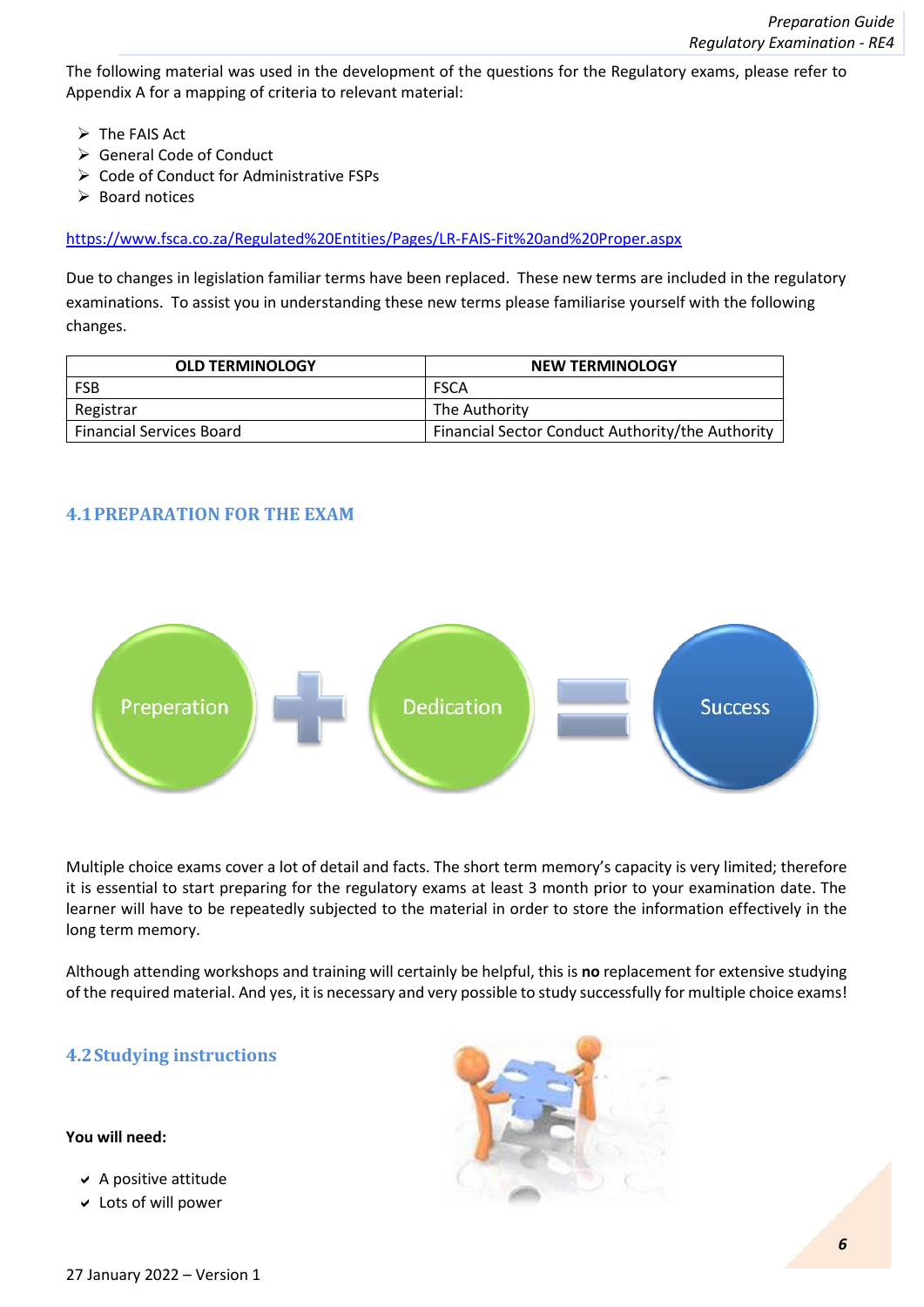- Enough rest
- Quiet place to study
- Qualifying criteria
- $\vee$  Recourse material

#### **Steps to follow:**

| <b>STEP</b>    | <b>ACTIVITY</b>                                                                                                                                                                           | <b>DESCRIPTION</b>                                                                                                                                                                                                                                           |
|----------------|-------------------------------------------------------------------------------------------------------------------------------------------------------------------------------------------|--------------------------------------------------------------------------------------------------------------------------------------------------------------------------------------------------------------------------------------------------------------|
| 1              | Refer to the mapping document<br>for the exam you are planning to<br>write.                                                                                                               | This is the map of the tasks/criteria that will be<br>assessed in your exam, and it contains a reference to<br>the relevant legislation that you are required to study<br>in order to understand the task / criteria. Appendix A<br>in the Preparation Guide |
| $\overline{2}$ | Look at the number of criteria<br>for each task.                                                                                                                                          | These are the knowledge and skill components you<br>require to be able to perform.<br>RE 4 has 11 tasks that will be tested<br>If you have studied all the criteria for every task, then<br>you would be properly prepared to write the RE4<br>exam.         |
| 3              | To prepare for the exam, you<br>must spend time each day and<br>study the legislation and<br>supporting training material. One<br>should systematically select one<br>criteria at a time. | Group the criteria together in groups of 3 or 4 and<br>allocate study hours per day to prepare. The total<br>number of hours will individually differ due to ones<br>circumstances. At least 2 hours per day is the<br>suggested number of hours.            |
| 4              | To start, read the task, and then<br>the first criteria. Then refer to<br>the legislation for these criteria,<br>and read the legislation referred<br>to.                                 | It is important to first read the legislation so that you<br>can see what terms are used and how the legislation<br>is structured.                                                                                                                           |
| 5              | Now refer to the additional<br>support or training material and<br>study the section in the training<br>material dealing with those<br>particular criteria.                               | The support material explains the particular concepts<br>in simple language so that it is easier to understand<br>what the legislation is actually saying and what it<br>means.                                                                              |
| 6              | Then go back to the legislation<br>itself, and read it again.                                                                                                                             | Now that you have gained a better understanding of<br>what the legislation is about, you may find reading the<br>legislation again will make more sense to you if you<br>didn't understand it the first time around.                                         |

## **4.3Study material and training**

Numerous training materials have been developed by various training providers for the purpose of the regulatory level 1 exams.

It should be noted that the FSCA does not endorse any of these training materials.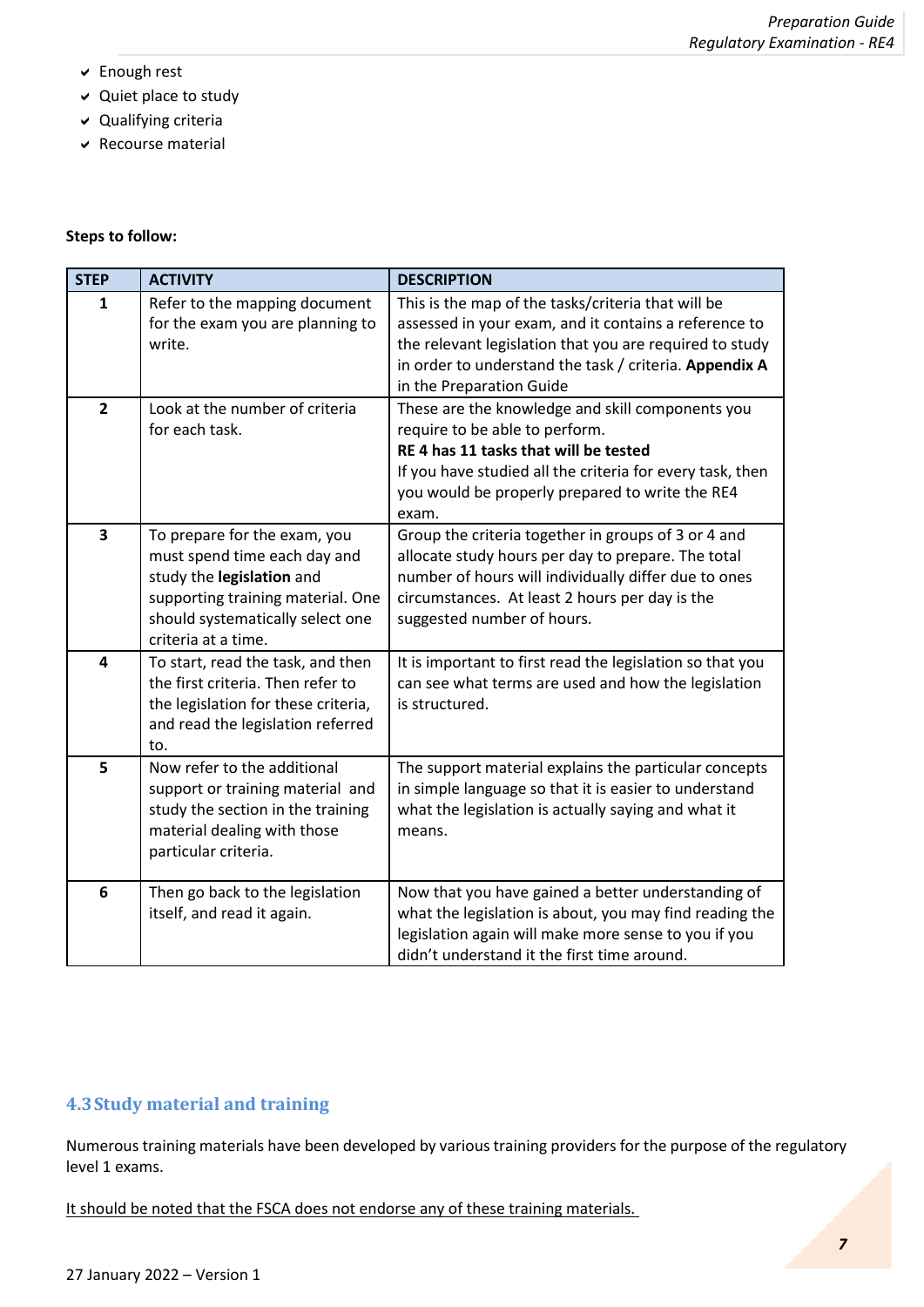It is advisable to still refer back to the relevant legislation as contained in the acts and regulations in order to eliminate difference in terminology use, if you decide to use designed study material and/or training.

*Please note:* Examination bodies may not provide training and/or study material for the regulatory exams. Examination bodies will make FSCA approved study guides with reference to suggested material available on their website; however the sourcing of appropriate study material and/or training providers is the responsibility of the candidates.

#### **4.4Study tips for multiple choice exams**

It is necessary and very possible to study successfully for multiple choices exam. Follow the following guidelines in order to help you in your preparation for the regulatory exams.



- Start early with the preparation
- Repeat information and detail
- Cover all knowledge criteria do not spot, skim or cram the knowledge

#### **4.4 Study styles for multiple choice tests**

There are numerous styles of learning and remembering facts. . Please remember that every person learns differently, and there is only the "right way" for you and a "wrong way" for you. Your method may be different from that of your friend.

One of the most effective ways to prepare for multiple choice tests is by study reading, but you are welcome to investigate other methods of studying. References to relevant websites are included in paragraph 9.

**Study reading** is the reading style used when the purpose is to read difficult material at a high level of comprehension. When using the Study Reading style, you should read at a rate that is slower than your normal reading rate. Further, as you read you must challenge yourself to understand the material. Study Reading will often require you to read material more than once to achieve a high level of understanding. Sometimes, reading the material aloud will also help you improve your understanding.

#### **4.5Improving concentration**

Many people have difficulty concentrating while studying. Being able to concentrate while you are studying is essential to doing well in exams.

Here are suggestions for improving your study concentration:

 $\triangleright$  Study in a quiet place that is free from distractions and interruptions. Try to create a space designated solely for studying.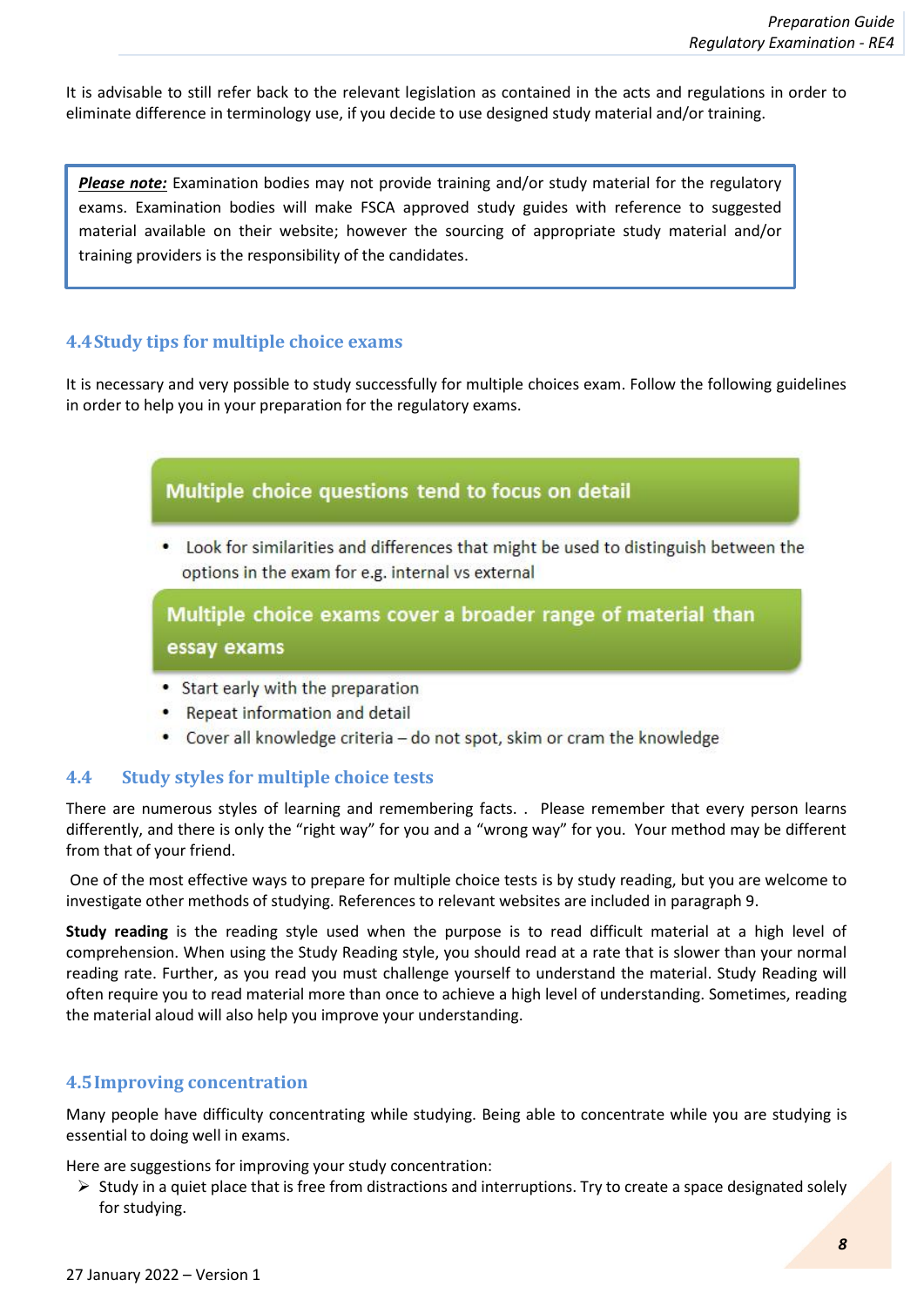- $\triangleright$  Make a study schedule that shows what tasks you need to accomplish and when you plan to accomplish each task. This will provide you with the structure you need for effective studying.
- $\triangleright$  Try to study at the time of day you work best. Some people work well early in the morning, others late at night. You know what works best for you.
- $\triangleright$  Try to study at the same time every day, as you will start to adapt to study mode automatically at that time of the day.
- $\triangleright$  Make sure you are not tired and/or hungry when you study. Otherwise, you won't have the energy you need to concentrate. Also, maintain your physical fitness.
- $\triangleright$  Don't try to do two tasks at the same time. You won't be able to concentrate on either one very well. Concentration means focusing on one thing to the exclusion of all else.
- ➢ Break large tasks into series of smaller tasks that you can complete one at a time. If you try to complete a large task all at once, you may feel overwhelmed and will be unable to maintain your concentration.
- ➢ Relax. It's hard to concentrate when you're tense. It's important to relax when working on a task that requires concentration. Meditation is helpful to many students.
- ➢ Clear your mind of worrisome thoughts. Mental poise is important for concentration. You can get distracted by your own thoughts. Monitor your thoughts and prevent yourself from following any that take you off track. Don't daydream.
- $\triangleright$  Develop an interest in what you are studying. Try to relate what you are studying to you own life to make it as meaningful as possible. This can motivate you to concentrate.
- $\triangleright$  Take breaks whenever you feel fatigued. There is no set formula for when to take breaks.

#### **4.6Special needs**

Candidates with special needs must contact the examination body when they are registering in order to make arrangements for any assistance they might require. The examination body will do everything they can to assist with the requests of the candidates. Candidates may be required to produce a valid medical certificate in order to verify their special need or disability.

## <span id="page-8-0"></span>**5. TAKING THE EXAM**

#### **5.1What to expect when writing these examinations**

Strict examination procedures will apply at all times. This will help to ensure that the integrity of the exams is protected. You will have to identify yourself before the exams start, using a photo ID document. The acceptable documents include a SA identity document, a passport or a driver's license.

Please ask your examining body for a copy of the terms and conditions of the examination.

#### **5.2Exam taking tips for multiple choice exams**

Read the directions carefully. Many people often make the mistake of skipping the directions. Write what is on your mind. Write down your mental stimulus or associations on the scrap paper provided.

Pace yourself. Try to answer all the questions but do not procrastinate around a question – rather return to the question later. The following is a guideline for the allowable time per type of question:

- $\triangleright$  Knowledge:  $\frac{1}{2}$  1 minutes per question
- $\triangleright$  Understanding: 1 1½ minutes per question
- $\triangleright$  Application and analysis: 1½ 2 minutes per question

Read through the question carefully. Be watchful for negative questions and all or nothing words such as all/any/most ex.

Know if the question has one or more correct options – Roman numeral type of questions.

Read through all the options carefully. Do not mark the first option which you think may be correct.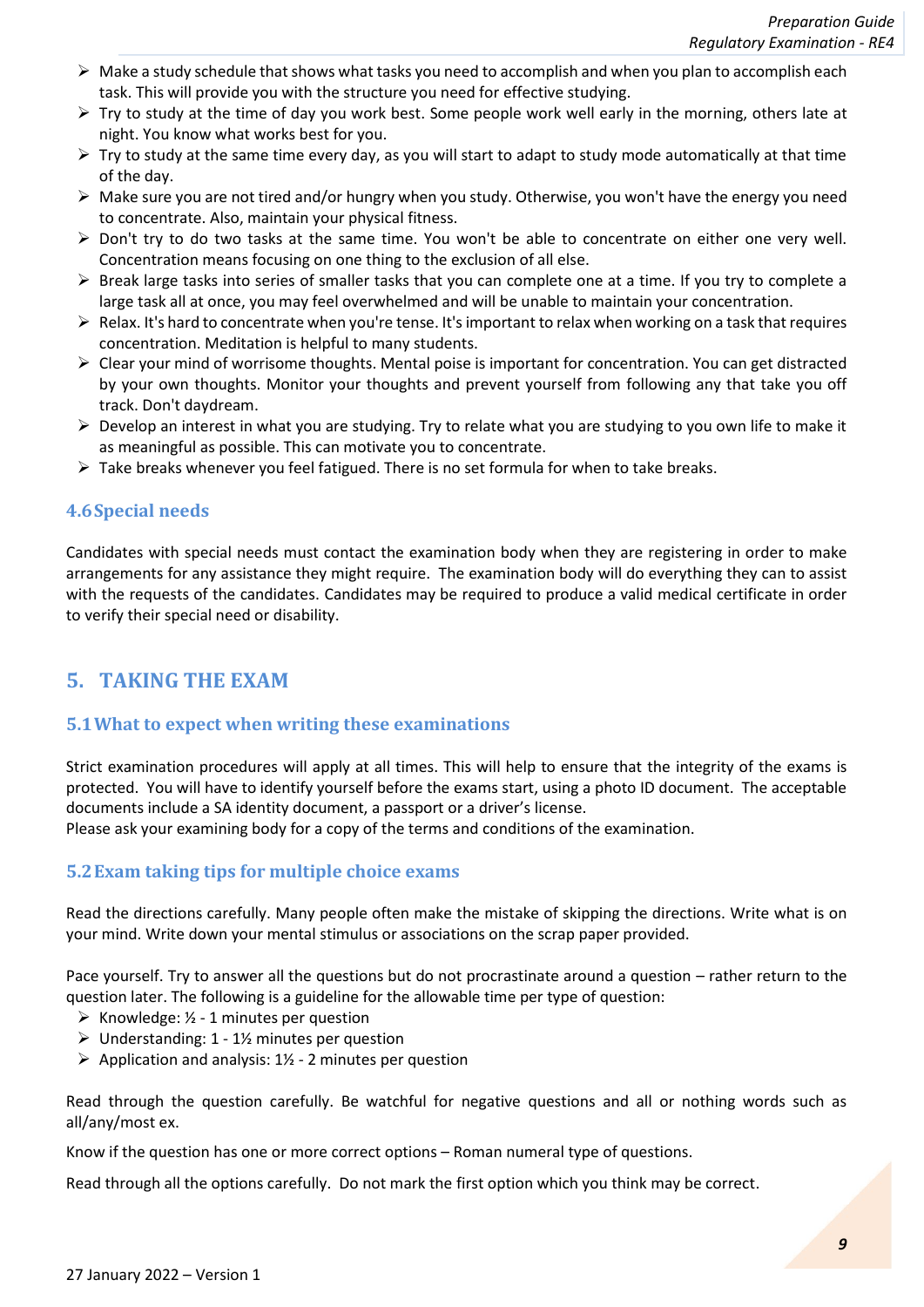Do not assume facts. The only facts that you have to take note of are the facts given in the question. If the question tells you that unicorns exist, do not argue with the question.

Do not ignore your answer. Many examinees ignore answers because they assume that every multiple choice question is a trick question. Remember that if you are ready, you should know the answer and if you know the answer, there should be nothing stopping you from answering correctly.

Every question is an isolated question. There are no patterns in multiple choice exams. Just because you have answered "C" for ten consecutive times, it doesn't mean the next answer will be "C". Many myths have been told that the answer that appears more commonly is the best guess. There is no truth in that belief.

If time allows, review both questions and answer. It is possible you misread questions the first time.

Improve your odds, think critically:

- $\triangleright$  Cover the options, read the stem, and try to answer.
- $\triangleright$  Select the option that most closely matches your answer.
- $\triangleright$  Read the stem with each option.
- ➢ Treat each option as a true-false question, and choose the "most true".

Multiple choice exams are not intimidating if you are prepared to face them. If you are prepared, multiple choice exams are not as formidable as they may seem.

#### **5.3Bubble answer sheets**

Taking a multiple choice exam using an answer sheet in which you trace in a bubble presents its own unique difficulty. Always make sure you are paying attention to what you are doing and always go back over the answer sheet before you turn it in.

All those bubbles and numbers can wreak havoc on your perception, and if you accidentally miss just one row it throws every answer following that one off. The quickest way to get a terrifying grade on this kind of exam is to unwittingly fill in the wrong answer on nearly every question because you missed one row of bubbles or filled that row in twice for two different questions.

It is useful to take a ruler with you to the exam room, and to place the ruler under each row of questions and bubbles for the options. Move the ruler down line by line. This should help you to answer the right answer next to the right bubble option.

#### <span id="page-9-0"></span>**6. FINDING RESULTS**

The examination body will make the exam results available

## <span id="page-9-1"></span>**7. FREQUENTLY ASKED QUESTIONS**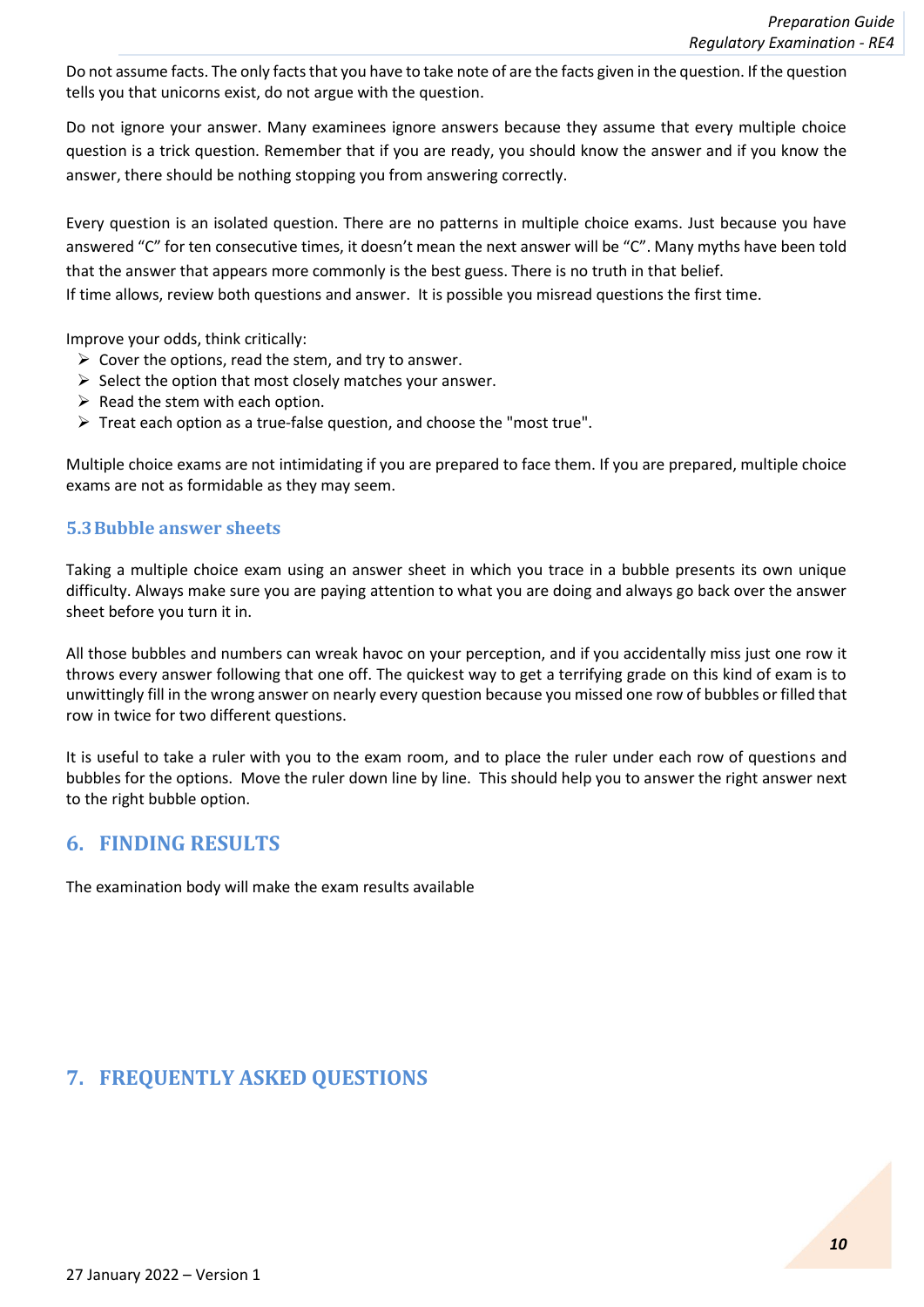#### **7.1 Why must the exam be completed in pencil?**

This is actually to assist candidates to make changes if they so wish, rather than having to redo the entire answer sheet, had they completed it in ink, and wanted to change an answer. This exercise could also be time consuming, and lead to possible mistakes in redoing the entire document. The answer sheet is marked electronically, so you are only allowed one option per question. The system is unable to distinguish between the preferred answer and one scratched out, and will mark the answer as incorrect.

#### **Concerned that the examination body staff may change the answers that you have entered in pencil?**

After your paper is collected at the end of the examination, the invigilators do not have any time to change anything on a paper. If you write at a permanent venue, the answer sheets are scanned immediately and sent to the main office for marking. This also prevents any opportunity for changes to your answers. This protects both you and the invigilator.

### **7.2 Why we don't provide the questions to candidates when communicating their results?**

There are several reasons for this, with the main one being to contain costs, as outlined in point 8.4 below. Having to replace questions on a continuous basis to ensure the consistency of the examination will inevitably result in an increase of the costs and ultimately the examination fee. Apart from cost, the structure of the exam is such that there is a limitation to the number of questions than can be drawn up. It would also not be fair to candidates who had already written the exam, and did not have access to the actual questions.

### **7.3Why is the cost of the examination so high?**

The fee is determined by the cost of developing and maintaining the examination questions as well as the operational costs of delivering the exams. Each question that is developed goes through a process of internal and external moderation, a trial process and a review process. All these processes involve subject matter experts to insure that the quality of the questions is maintained. Furthermore, the questions have to be reviewed continuously as legislation changes. Amended questions go through the rigorous process outlined above.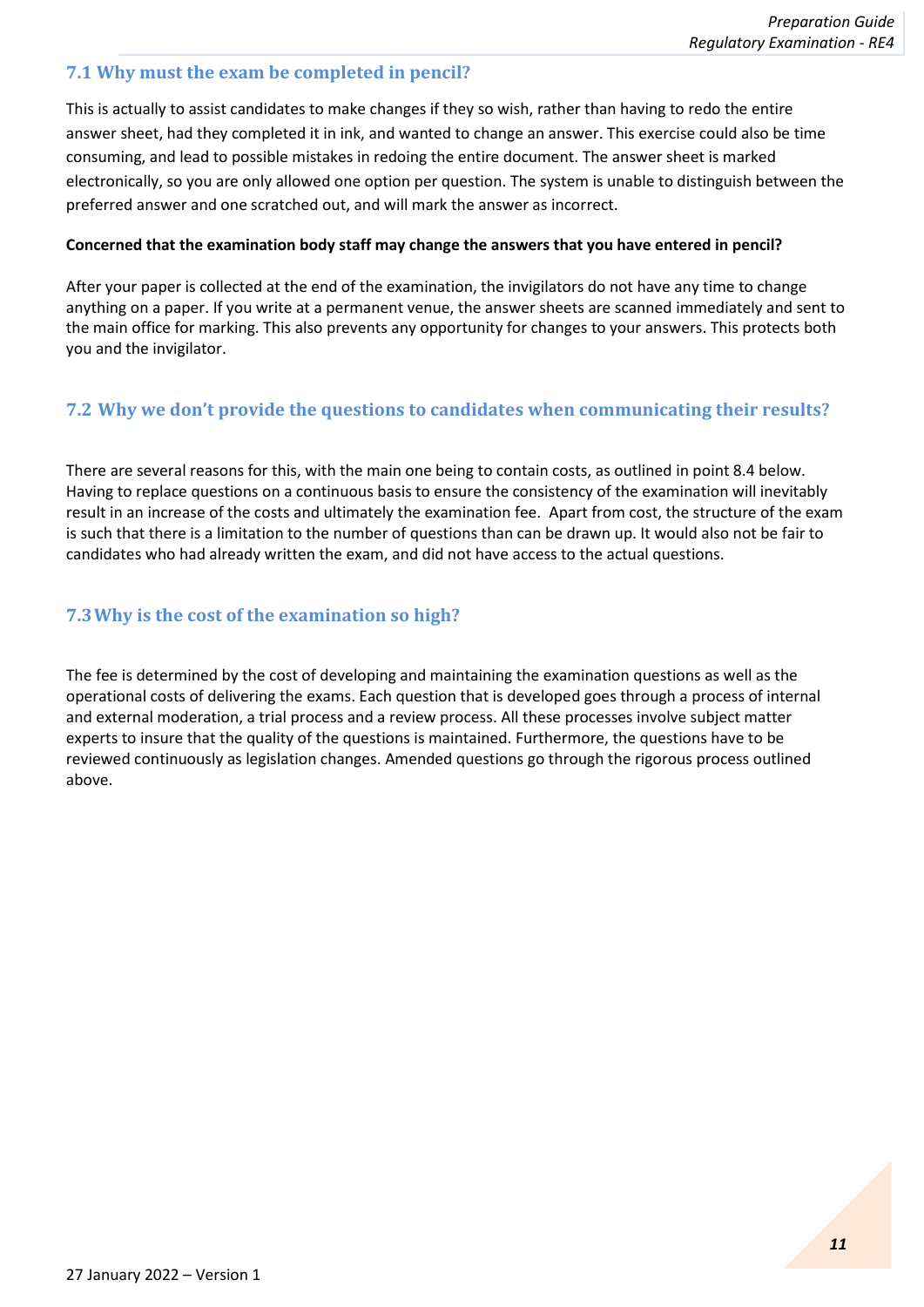Below is a schematic overview of the quality assurance process that all questions must undergo before being approved and accepted into the examination item bank:



### **7.4How can using the Preparation Guide help me prepare?**

Candidates should not find it difficult to prepare for this exam because in the Prep Guide outlines exactly what the examination will be testing and where to find the information. Studying the Prep Guide is in fact the very first step a candidate should take to ensure that he or she knows what they have to know, and where to find the required information. For Example:

| <b>Task No</b> | Task                                                                                         | QC | Qualifying Criteria                                        | Knowledge<br>(K) or Skill<br>(S) | Legislation Reference<br>Where in the legislation is this task<br>and criteria covered that must be<br>studied.                         |
|----------------|----------------------------------------------------------------------------------------------|----|------------------------------------------------------------|----------------------------------|-----------------------------------------------------------------------------------------------------------------------------------------|
| 7              | Dealing with<br>complaints<br>that have been<br>submitted to<br>the Ombud for<br><b>FSPs</b> | 1  | Explain the role and<br>authority of the Ombud<br>for FSPs | К                                | FAIS Act - Sec 1 Definition of<br>Complaint<br>FAIS Act - Sec 20(3)<br><b>FAIS Act - Sec 20(4)</b><br>FAIS Act - Sec 27 & 27(3) & 27(4) |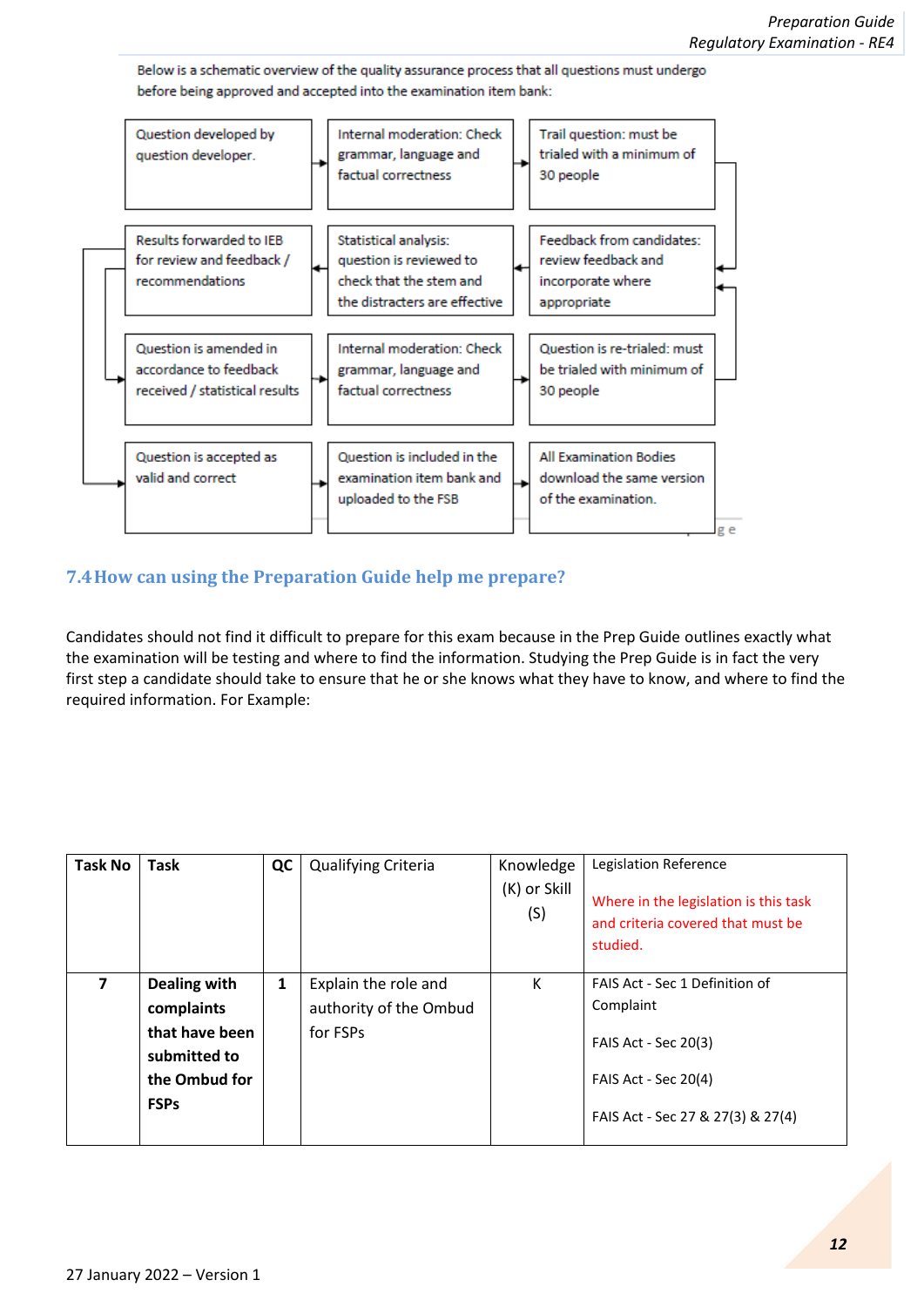#### **7.5Examination question uniformity.**

The regulatory examination is generated from a central question data bank. All examination bodies use the same question bank when generating examination papers according to specified rules and specific outlays prescribed by the Regulator. This is to ensure uniformity and fairness to all candidates, no matter where and through which examination body they write.

#### **7.6What is the difference between a key individual and a representative examination?**

The key individual examination addresses the tasks, knowledge and criteria that is relevant to the role and function of a key individual (KI). Remember that the KI is responsible to "manage and oversee" the rendering of financial services within a FSP. The questions will thus be aimed at finding out whether the KI understands the aspects he/she is held accountable for in terms of the legislation.

The regulatory examination for representatives focuses on those tasks, knowledge and skill criteria that describe what they are held responsible for in terms of the legislation. Remember that the representative actually gives advice and/or renders the intermediary service. The questions will thus focus on these activities that are performed by the representative.

#### **7.7When will the regulatory exams be updated if the legislation is changed or amended?**

Draft legislation cannot be used as reference material when updating the regulatory examinations and therefore any new or amended legislation must first be published before it can be used for examination update purposes. Once the legislation is published the impact on the existing examination must be established, and the extent of the update required has a significant impact on the timeframe within which an examination(s) can be updated. If the extent of the update required is limited, then the update can be done in a relative short space of time. If the extent of the update is significant, then the update may take much longer. Therefore, when an update is required, the FSCA will communicate the timeframes with the industry as soon as the impact on the examination question bank was established. It is therefore important to ensure that the FAIS Information Circulars are monitored continuously for this type of information. .

#### **7.8What do I do if I have special needs?**

Candidates with special needs must contact the examination body when they are registering, to make arrangements for any assistance they require. The examination body will do everything they can to assist with the requests of the candidates.

#### **7.9 What are the names of the regulatory examinations?**

The names of the regulatory examinations are included in Appendix A of this document. Each examination has a number and a name.

#### **7.10 What is the pass mark of the regulatory examinations?**

| Number of Questions<br>Examination |    | Duration of examination | Pass rate |
|------------------------------------|----|-------------------------|-----------|
| RE <sub>4</sub>                    | 30 | 1 hour 30 minutes       | 66.6%     |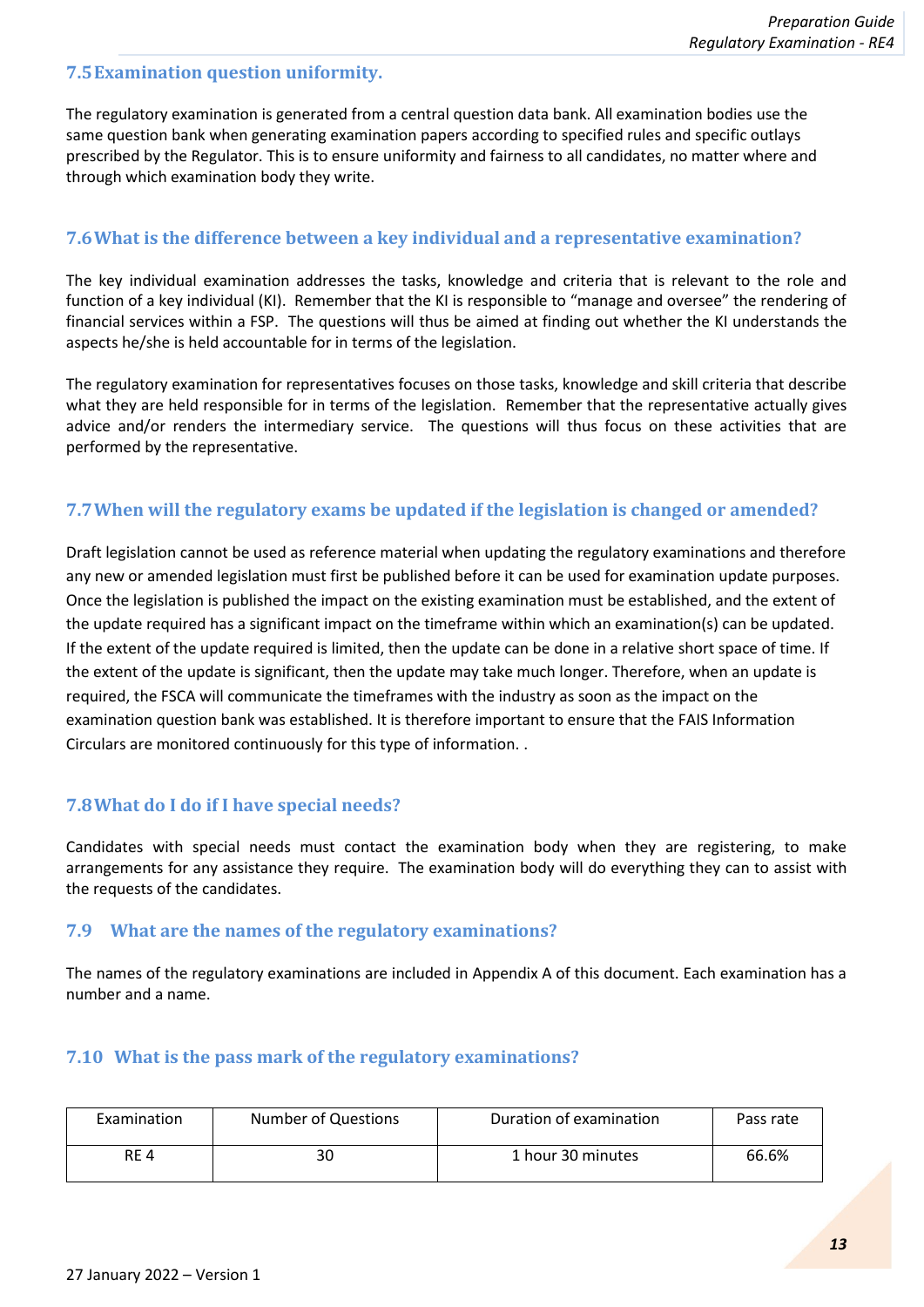# <span id="page-13-0"></span>**8. MORE INFORMATION**

You can visit the following websites for more information on study styles and test taking skills:

- [http://www.ehow.com/way\\_5375891\\_tips-answering-multiple-choice-questions.html](http://www.ehow.com/way_5375891_tips-answering-multiple-choice-questions.html)
- <http://www.test-preparation.ca/study-center/answering-multiple-choice-questions/>
- <http://studygs.net/tsttak3.htm>
- [http://en.wikipedia.org/wiki/Study\\_skills](http://en.wikipedia.org/wiki/Study_skills)
- Best Way [Tips on Answering Multiple Choice Questions | eHow.com](http://www.ehow.com/way_5375891_tips-answering-multiple-choice-questions.html#ixzz0ywPhccy8) [http://www.ehow.com/way\\_5375891\\_tips-answering-multiple-choice-questions.html#ixzz0ywPhccy8](http://www.ehow.com/way_5375891_tips-answering-multiple-choice-questions.html#ixzz0ywPhccy8)
- Best Way [Tips on Answering Multiple Choice Questions | eHow.com](http://www.ehow.com/way_5375891_tips-answering-multiple-choice-questions.html#ixzz0ywPcR7hr) [http://www.ehow.com/way\\_5375891\\_tips-answering-multiple-choice-questions.html#ixzz0ywPcR7hr](http://www.ehow.com/way_5375891_tips-answering-multiple-choice-questions.html#ixzz0ywPcR7hr)
- <http://www.how-to-study.com/study-skills/en/studying/98/>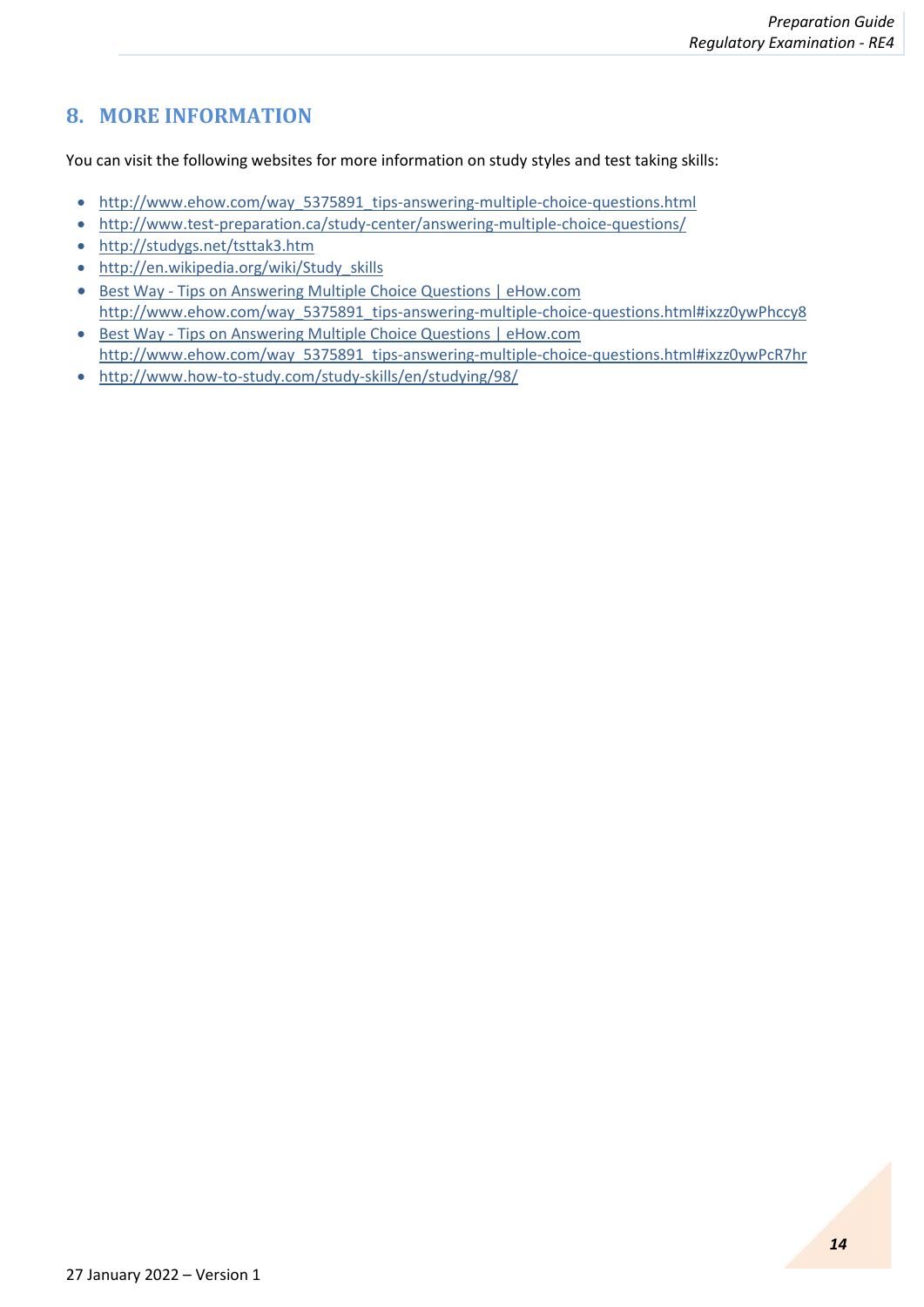| Legislation                                                                                                                                                                      | <b>Abbreviation used in</b><br>the<br><b>Reference/Motivations</b><br>column |
|----------------------------------------------------------------------------------------------------------------------------------------------------------------------------------|------------------------------------------------------------------------------|
| Financial Advisory and Intermediary Services Act, 2002 (Act 37 of 2002)                                                                                                          | <b>FAIS Act</b>                                                              |
| Financial Sector Regulation Act, 2017 (Act 9 of 2017)                                                                                                                            | FSR Act                                                                      |
| Financial Services Board Act, 1990 (Act 97 of 1990)                                                                                                                              | FSB Act                                                                      |
| Financial Advisory and Intermediary Services Regulations, 2003<br>(Government Notice 879 of 2003)                                                                                | <b>FAIS</b> regulations                                                      |
| General Code of Conduct for Authorised Financial Services Providers<br>and Representatives, 2003 (Board Notice 80 of 2003)                                                       | GCOC                                                                         |
| Codes of Conduct for Administrative and Discretionary FSPs, 2003 -<br>Chapter 1 (Board Notice 79 of 2003)                                                                        | <b>COC Administrative FSPs</b>                                               |
| Codes of Conduct for Administrative and Discretionary FSPs, 2003 -<br>Chapter 2 (Board Notice 79 of 2003)                                                                        | <b>COC Discretionary FSPs</b>                                                |
| Exception of Compliance Officers from section 4(4) of the notice on<br>Compliance Officers (FAIS Notice 119 of 2017)                                                             | FAIS Notice 119 of 2017                                                      |
| Application by Financial Services Providers for Authorisation by the<br>Financial Sector Conduct Authority, 2018 (FSCA FAIS Notice 1 of 2018)<br>[New Licence Application Forms] | FSCA FAIS Notice 1 of<br>2018                                                |
| Form and Manner of Section 14 Notifications, 2018 (FSCA FAIS Notice<br>17 of 2018)                                                                                               | FSCA FAIS Notice 17 of<br>2018                                               |
| Exemption of Services Under Supervision, 2018 (FSCA FAIS Notice 86<br>of 2108)                                                                                                   | FSCA FAIS Notice 86 of<br>2018                                               |
| Rules on proceedings of the Office of the Ombud for Financial Services<br>Providers, 2003 (Board Notice 81 of 2003)                                                              | BN 81 of 2003                                                                |
| Determination of requirements for reappointment of debarred<br>Representatives, 2003 (Board Notice 82 of 2003)                                                                   | BN 82 of 2003                                                                |
| Determination of procedure for approval of Key Individuals, 2003 (Board<br>Notice 122 of 2003)                                                                                   | BN 122 of 2003                                                               |
| Notice on Requirements for Professional Indemnity and Fidelity<br>Insurance Cover for Providers, 2009 (Board Notice 123 of 2009)                                                 | BN 123 of 2009                                                               |
| Notice on qualifications, experience and criteria for approval of<br>Compliance Officers, 2010 (Board Notice 127 of 2010)                                                        | BN 127 of 2010                                                               |
| Exemption of FSPs and FSPs limited by products from audit<br>requirements, 2011 (Board Notice 193 of 2011)                                                                       | BN 193 of 2011                                                               |
| Determination of Fit and Proper Requirements for Financial Services<br>Providers, 2017 (Board Notice 194 of 2017)                                                                | BN 194 of 2017                                                               |
| Financial Intelligence Centre Act, 2001 (Act 38 of 2001)                                                                                                                         | <b>FICA</b>                                                                  |
| Money Laundering and Terrorist Financing Control Regulations, 2002<br>(Government Notice R1595 of 2002)                                                                          | <b>MLTF</b>                                                                  |

## **Explanation of abbreviations used in Appendix A**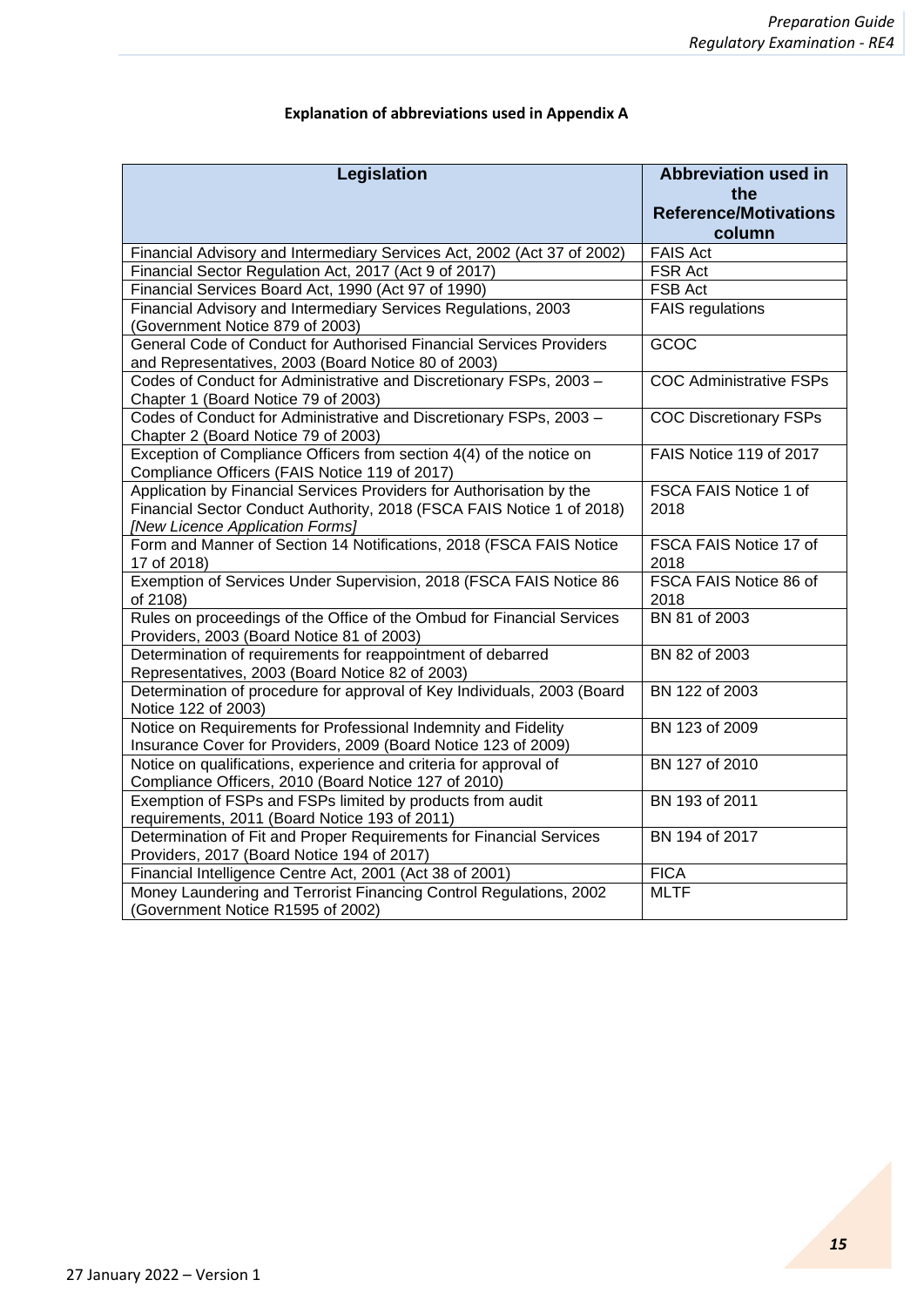| <b>Motivation</b>                                                                                                                                                                                                                                                                                                                                                                                             |
|---------------------------------------------------------------------------------------------------------------------------------------------------------------------------------------------------------------------------------------------------------------------------------------------------------------------------------------------------------------------------------------------------------------|
| <b>COC Administrative FSPs - Sec 1</b><br>COC Administrative FSPs - Sec 2<br>COC Administrative FSPs - Sec 3<br>COC Administrative FSPs - Sec 3.4<br>COC Administrative FSPs - Sec 4<br><b>FAIS Act - Sec 1 Definition of Financial Product</b><br>FAIS Regulations - Sec 10(2)<br>COC Administrative FSPs - Sec 2 Definition of bulking<br>COC Administrative FSPs - Sec 2 Definition of Administrative FSPs |
|                                                                                                                                                                                                                                                                                                                                                                                                               |
| COC Administrative FSPs - Sec 9.1                                                                                                                                                                                                                                                                                                                                                                             |
| FAIS Regulations - Reg 9(2)                                                                                                                                                                                                                                                                                                                                                                                   |
| GCOC - Sec 2<br>GCOC - Sec 7(1)(xiii)<br>GCOC - Sec 10<br>GCOC - Sec 10(1)<br>COC Administrative FSPs - Sec 3.3b<br>COC Administrative FSPs - Sec 9.1                                                                                                                                                                                                                                                         |
| COC Administrative FSPs - Sec 9                                                                                                                                                                                                                                                                                                                                                                               |
| GCOC - Sec 10(1)(d)                                                                                                                                                                                                                                                                                                                                                                                           |
| FAIS Act - Sec 19(3)<br>BN85 of 2008, Section 19(3) requirements                                                                                                                                                                                                                                                                                                                                              |
|                                                                                                                                                                                                                                                                                                                                                                                                               |
| GCOC - Sec 10                                                                                                                                                                                                                                                                                                                                                                                                 |
| COC Administrative FSPs - Sec 2 Definitions<br>COC Administrative FSPs - Sec 5.2(b)<br>COC Administrative FSPs - Sec 5.6<br>COC Administrative FSPs - Sec 5.13<br><b>COC Administrative FSPs - Part I</b>                                                                                                                                                                                                     |
| <b>COC Discretionary FSPs - Part I</b>                                                                                                                                                                                                                                                                                                                                                                        |
| <b>GCOC - Part III</b>                                                                                                                                                                                                                                                                                                                                                                                        |
| COC Administrative FSPs - Sec 5                                                                                                                                                                                                                                                                                                                                                                               |
| COC Administrative FSPs - Sec 5 10                                                                                                                                                                                                                                                                                                                                                                            |

| <b>Task</b> | Description: RE 4: Regulatory Examination: FSPs and Key Individuals In Category III |     |                                                                                                                                                                                                                                                                             | Knowledge        |                                                                                                                                                                                                                                                                                                                                                                                    |
|-------------|-------------------------------------------------------------------------------------|-----|-----------------------------------------------------------------------------------------------------------------------------------------------------------------------------------------------------------------------------------------------------------------------------|------------------|------------------------------------------------------------------------------------------------------------------------------------------------------------------------------------------------------------------------------------------------------------------------------------------------------------------------------------------------------------------------------------|
| No          | <b>Task</b>                                                                         |     | <b>Qualifying Criteria</b>                                                                                                                                                                                                                                                  | (K) or Skill (S) | <b>Motivation</b>                                                                                                                                                                                                                                                                                                                                                                  |
| -1.         | Apply the Category III FSP business model                                           |     | Describe the characteristics of a category III FSP and how<br>that differentiates it from other product providers such as<br>insurers and unit trusts.                                                                                                                      | K.               | COC Administrative FSPs - Sec 1<br>COC Administrative FSPs - Sec 2<br>COC Administrative FSPs - Sec 3<br>COC Administrative FSPs - Sec 3.4<br>COC Administrative FSPs - Sec 4<br>FAIS Act - Sec 1 Definition of Financial Product<br>FAIS Regulations - Sec 10(2)<br>COC Administrative FSPs - Sec 2 Definition of bulking<br>COC Administrative FSPs - Sec 2 Definition of Admini |
|             |                                                                                     |     | Take the difference between Category III FSPS and other                                                                                                                                                                                                                     | S                |                                                                                                                                                                                                                                                                                                                                                                                    |
|             |                                                                                     |     | product providers into account when making business related<br>decisions.                                                                                                                                                                                                   |                  |                                                                                                                                                                                                                                                                                                                                                                                    |
|             |                                                                                     | 3.  | Describe the reason for separation of client assets from                                                                                                                                                                                                                    | K.               | COC Administrative FSPs - Sec 9.1                                                                                                                                                                                                                                                                                                                                                  |
|             |                                                                                     |     | Category III FSP's assets.                                                                                                                                                                                                                                                  |                  | FAIS Regulations - Reg 9(2)                                                                                                                                                                                                                                                                                                                                                        |
|             |                                                                                     |     | 4. Perform the fiduciary duty of the category III FSP.                                                                                                                                                                                                                      | S                | GCOC - Sec 2<br>GCOC - Sec 7(1)(xiii)<br>GCOC - Sec 10<br>GCOC - Sec 10(1)<br>COC Administrative FSPs - Sec 3.3b<br>COC Administrative FSPs - Sec 9.1                                                                                                                                                                                                                              |
|             |                                                                                     | 5.  | Identify which assets belong to the client and which belong<br>to the category III FSP.                                                                                                                                                                                     | S                | COC Administrative FSPs - Sec 9<br>GCOC - Sec 10(1)(d)<br>FAIS Act - Sec 19(3)<br>BN85 of 2008, Section 19(3) requirements                                                                                                                                                                                                                                                         |
|             |                                                                                     | 6.  | Interpret basic financial systems.                                                                                                                                                                                                                                          | S                |                                                                                                                                                                                                                                                                                                                                                                                    |
|             |                                                                                     |     | Check that there are systems and processes to separate<br>client and Category III FSP assets.                                                                                                                                                                               | K.               | GCOC - Sec 10                                                                                                                                                                                                                                                                                                                                                                      |
|             |                                                                                     | 8.  | Explain the role and responsibilities of the different parties<br>involved, including but not limited to: * different parties/legal<br>entities involved, * nominee, * MANCO, * insurers, * pension<br>funds, * 3rd party FSP's, * Financial Advisors, * brokers, * clients | K.               | COC Administrative FSPs - Sec 2 Definitions<br>COC Administrative FSPs - Sec 5.2(b)<br>COC Administrative FSPs - Sec 5.6<br>COC Administrative FSPs - Sec 5.13                                                                                                                                                                                                                     |
|             |                                                                                     | 9.  | Explain the concept of bulking and pooling of assets into a                                                                                                                                                                                                                 | K.               | <b>COC Administrative FSPs - Part I</b>                                                                                                                                                                                                                                                                                                                                            |
|             |                                                                                     |     | single account with investment provider.                                                                                                                                                                                                                                    |                  | <b>COC Discretionary FSPs - Part I</b>                                                                                                                                                                                                                                                                                                                                             |
|             |                                                                                     | 10. | Verify that there are systems and processes to allow for the<br>bulking of client assets without pooling or unitisation.                                                                                                                                                    | S                |                                                                                                                                                                                                                                                                                                                                                                                    |
|             |                                                                                     | 11. | Explain the relevant contractual agreements that need to be<br>in place with the relevant other party.                                                                                                                                                                      | K.               | GCOC - Part III                                                                                                                                                                                                                                                                                                                                                                    |
|             |                                                                                     | 12. | Confirm that the relevant contractual agreements are in place                                                                                                                                                                                                               | S                | COC Administrative FSPs - Sec 5                                                                                                                                                                                                                                                                                                                                                    |
|             |                                                                                     |     | with the relevant other party and business is conducted in<br>accordance with the contractual agreements.                                                                                                                                                                   |                  | COC Administrative FSPs - Sec 5.10                                                                                                                                                                                                                                                                                                                                                 |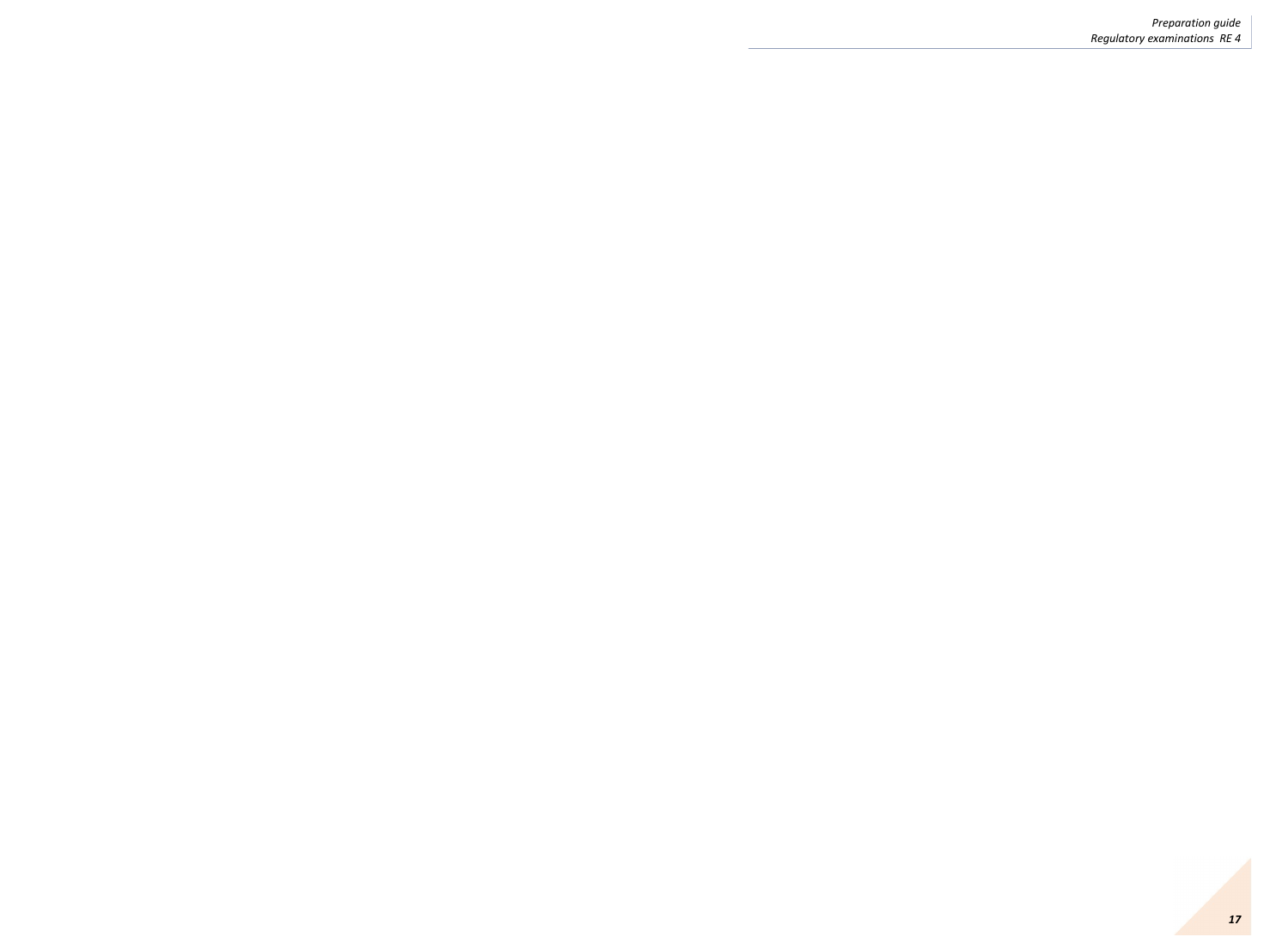|                | <b>Regulatory Exam: 4</b><br>Description: RE 4: Regulatory Examination: FSPs and Key Individuals In Category III |  |                                                                                                                                                                                                                      |                               |                                                                                                                                                                                                                               |  |  |
|----------------|------------------------------------------------------------------------------------------------------------------|--|----------------------------------------------------------------------------------------------------------------------------------------------------------------------------------------------------------------------|-------------------------------|-------------------------------------------------------------------------------------------------------------------------------------------------------------------------------------------------------------------------------|--|--|
| Task<br>No     | <b>Task</b>                                                                                                      |  | <b>Qualifying Criteria</b>                                                                                                                                                                                           | Knowledge<br>(K) or Skill (S) | <b>Motivation</b>                                                                                                                                                                                                             |  |  |
| 2.<br>nominee. | Understand the role of the independent                                                                           |  | Explain the duties the nominee company is responsible for.                                                                                                                                                           | K                             | FAIS Regulations - REG 9(1)<br>FAIS Regulations - Sec 10(2)<br>FAIS Regulations - Reg 10(2)(a)<br>FAIS Regulations - Sec. 10 (2) (e)<br>FAIS Regulations - Sec 10(3)<br>FAIS Regulations - Reg 10(4)<br>BN 63 of 2007 - Sec 7 |  |  |
|                |                                                                                                                  |  | 2. Verify that there are processes in place to check that the<br>nominee company executes its' responsibilities toward the<br>Category III FSP - reporting independence.                                             | S                             | FAIS Regulations - Sec 7(3)<br><b>FAIS Regulations - Reg 9</b><br>FAIS Regulations - Sec 9(1)                                                                                                                                 |  |  |
|                |                                                                                                                  |  | 3. Explain the purpose of the nominee company.                                                                                                                                                                       | K                             | COC Discretionary FSPs - Sec 5(2)(d)<br>COC Administrative FSPs - Sec 9<br>COC Administrative FSPs - Sec 9.1<br>COC Administrative FSPs - Sec 9.2<br>FAIS Regulations - Sec 10(1)                                             |  |  |
|                |                                                                                                                  |  | 4. Check the nominee company complies with its duties                                                                                                                                                                | S                             | <b>FAIS Regulations - Sec 7</b><br><b>FAIS Regulations - Sec 8</b><br>FAIS Regulations - Sec 10<br>FAIS Regulations - Reg 10.<br>FAIS Regulations - Sec 10(2)                                                                 |  |  |
|                |                                                                                                                  |  | 5. Describe the obligations and requirements regarding the use<br>of nominee companies NEW BN 60                                                                                                                     | K                             | BN 63 of 2007<br>BN 63 of 2007 - Sec 5<br>BN 63 of 2007 - Sec 5.1<br>BN 63 of 2007 - Sec 5.2<br>BN 63 of 2007 - Sec 7<br>COC Administrative FSPs - Sec 9                                                                      |  |  |
|                |                                                                                                                  |  | 6. Check that any nominee companies used have been approved<br>by the FSB in terms of the nominee policy. Confirm that the<br>reports concerning the nominee company are provided<br>timeously to the FSCA NEW BN 60 | S                             | BN 63 of 2007 - Sec 7.1                                                                                                                                                                                                       |  |  |
| 3.1            | Manage and oversee client mandates.                                                                              |  | Explain why the Category III FSP must use mandates that have<br>been approved by the FSCA.                                                                                                                           | K                             | COC Administrative FSPs - Sec 5                                                                                                                                                                                               |  |  |
|                |                                                                                                                  |  | 2. Manage client mandates in accordance to mandatory<br>requirements.                                                                                                                                                | S                             | <b>COC Administrative FSPs</b><br>COC Administrative FSPs - Sec 5<br>COC Administrative FSPs - Sec 5.6                                                                                                                        |  |  |
|                |                                                                                                                  |  | 3. Explain why a mandate cannot be used if it is not approved by<br>the FSCA.                                                                                                                                        | K                             | COC Administrative FSPs - Sec 5<br>COC Administrative FSPs - Sec 5.4                                                                                                                                                          |  |  |
|                |                                                                                                                  |  | 4. Explain why a mandate cannot be used if it is not signed by the<br>client or his duly authorised representative.                                                                                                  | K                             | COC Administrative FSPs - Sec 5<br>COC Administrative FSPs - Sec 5.1<br>COC Administrative FSPs - Sec 5.2                                                                                                                     |  |  |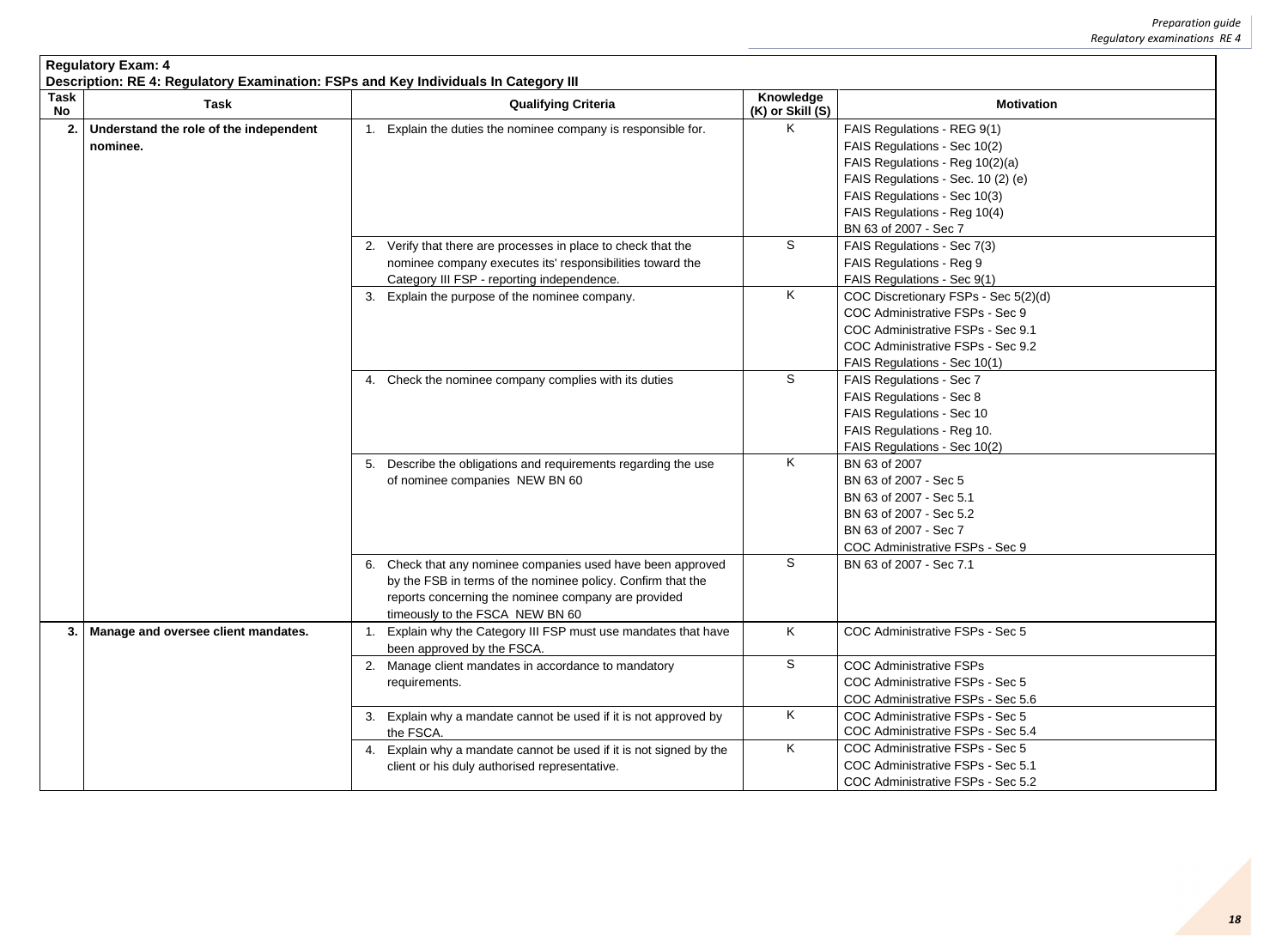|                   | <b>Regulatory Exam: 4</b><br>Description: RE 4: Regulatory Examination: Applicants and Key Individuals In Category III |                                                                                                                                                |                               |                                                                                                                                                                                                                                                                                                                                                                                                                                                                                                                                                                                                                                                                                                                                                                                                                                                  |  |  |  |
|-------------------|------------------------------------------------------------------------------------------------------------------------|------------------------------------------------------------------------------------------------------------------------------------------------|-------------------------------|--------------------------------------------------------------------------------------------------------------------------------------------------------------------------------------------------------------------------------------------------------------------------------------------------------------------------------------------------------------------------------------------------------------------------------------------------------------------------------------------------------------------------------------------------------------------------------------------------------------------------------------------------------------------------------------------------------------------------------------------------------------------------------------------------------------------------------------------------|--|--|--|
| <b>Task</b><br>No | <b>Task</b>                                                                                                            | <b>Qualifying Criteria</b>                                                                                                                     | Knowledge<br>(K) or Skill (S) | <b>Motivation</b>                                                                                                                                                                                                                                                                                                                                                                                                                                                                                                                                                                                                                                                                                                                                                                                                                                |  |  |  |
|                   |                                                                                                                        | 5. Explain why such a mandate must adhere to the requirements<br>in the Discretionary Code of Conduct.                                         | K.                            | COC Administrative FSPs - Sec 5.2<br>COC Administrative FSPs - Sec 5.2(b)                                                                                                                                                                                                                                                                                                                                                                                                                                                                                                                                                                                                                                                                                                                                                                        |  |  |  |
|                   |                                                                                                                        | 6. Explain what the requirements are for mandates                                                                                              | K                             | COC Administrative FSPs - Sec 2 Definition of completed day<br>COC Administrative FSPs - Sec 5<br>COC Administrative FSPs - Sec 5.1<br>COC Administrative FSPs - Sec 5.1(f)<br>COC Administrative FSPs - Sec 5.2<br>COC Administrative FSPs - Sec 5(2)(b)<br>COC Administrative FSPs - Sec 5(2)(c)<br>COC Administrative FSPs - Sec 5.2(e)(i)<br>COC Administrative FSPs - Sec 5.2(f)<br>COC Administrative FSPs - Sec 5.4<br>COC Administrative FSPs - Sec 5.6(a)<br>COC Administrative FSPs - Sec 5.7<br>COC Administrative FSPs - Sec 5.8<br>COC Administrative FSPs - Sec 5.9<br>COC Administrative FSPs - Sec 6<br>COC Discretionary FSPs - Sec 5.1<br>COC Discretionary FSPs- Sec 5.1(c)<br>COC Discretionary FSPs - Sec 5.1 (j)<br>COC Discretionary FSPs - Sec 5(1)(d)<br>COC Discretionary FSPs - Sec 5.2<br>COC Discretionary - Sec 8A |  |  |  |
| 4.                | Manage/oversee typical daily transactions.                                                                             | Explain how different products have different turnaround times<br>and should be adhered to.                                                    | K.                            | COC Administrative FSPs - Sec 5.2(e)                                                                                                                                                                                                                                                                                                                                                                                                                                                                                                                                                                                                                                                                                                                                                                                                             |  |  |  |
|                   |                                                                                                                        | 2.<br>Check that the systems and processes enable the<br>implementation and execution of different turnaround times<br>for different products. | S                             | COC Administrative FSPs - Sec 5.2(e)                                                                                                                                                                                                                                                                                                                                                                                                                                                                                                                                                                                                                                                                                                                                                                                                             |  |  |  |
|                   |                                                                                                                        | 3. Describe how there should be adequate controls in place to<br>manage risks.                                                                 | K.                            | GCOC - Sec 11<br>COC Administrative FSP - Sec 5.5<br>COC Administrative FSPs - Sec 5.5                                                                                                                                                                                                                                                                                                                                                                                                                                                                                                                                                                                                                                                                                                                                                           |  |  |  |
|                   |                                                                                                                        | 4. Check that the systems and processes have embedded controls<br>to manage and contain risk                                                   | S                             |                                                                                                                                                                                                                                                                                                                                                                                                                                                                                                                                                                                                                                                                                                                                                                                                                                                  |  |  |  |
|                   |                                                                                                                        | 5. Explain how Category III FSPS are only allowed to take in one<br>day's interest.                                                            | K                             | COC Administrative FSPs - Sec 5.11                                                                                                                                                                                                                                                                                                                                                                                                                                                                                                                                                                                                                                                                                                                                                                                                               |  |  |  |
|                   |                                                                                                                        | 6. Check that the processes and systems only take one day's<br>interest.                                                                       | S                             |                                                                                                                                                                                                                                                                                                                                                                                                                                                                                                                                                                                                                                                                                                                                                                                                                                                  |  |  |  |
| 5.                | <b>Manage and oversee disclosures.</b>                                                                                 | 1. Explain how to ensure transparency and manage conflict<br>of interests.                                                                     | K                             | GCOC - Sec 3A<br>GCOC - Sec 7                                                                                                                                                                                                                                                                                                                                                                                                                                                                                                                                                                                                                                                                                                                                                                                                                    |  |  |  |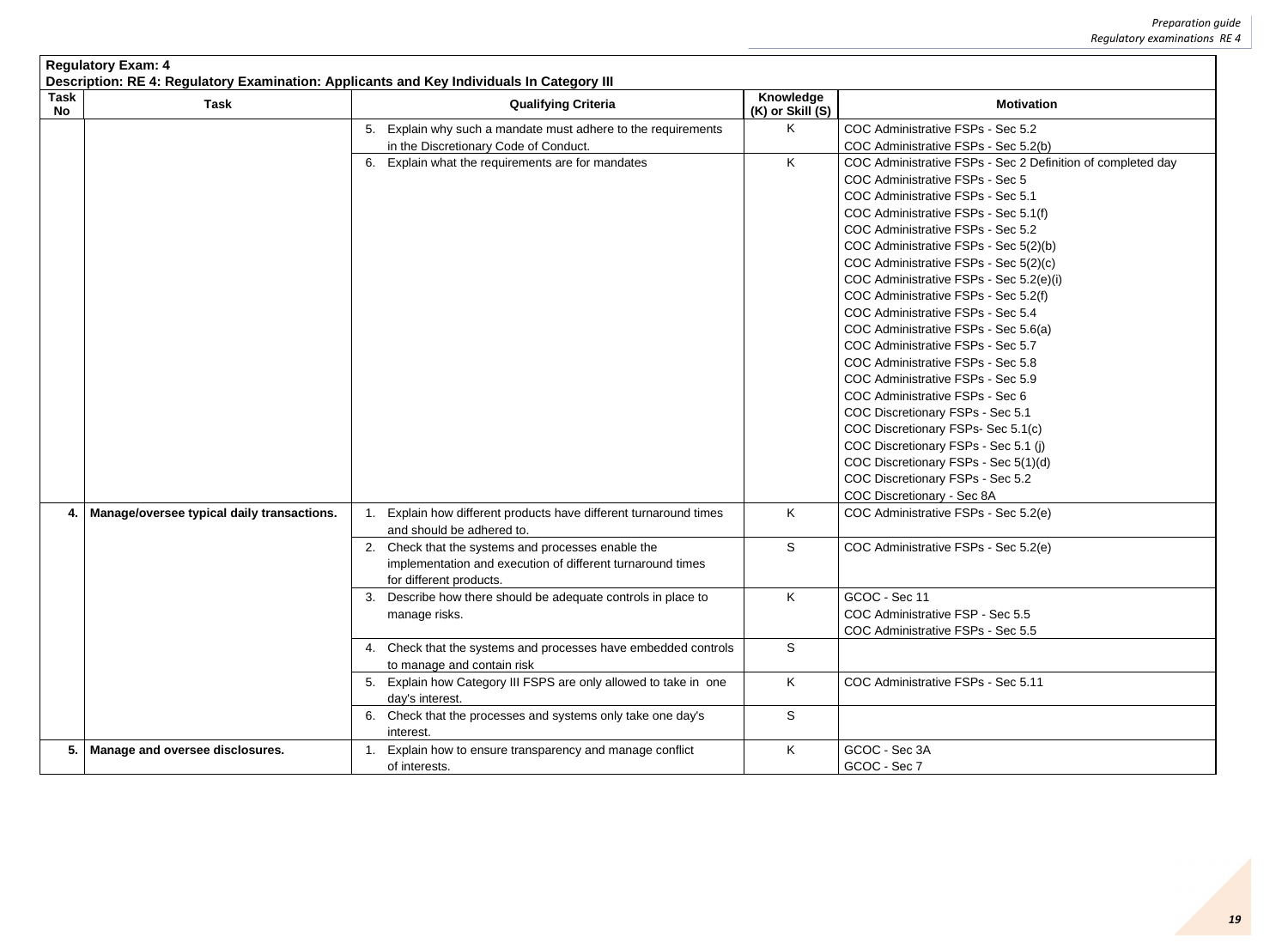| <b>Regulatory Exam: 4</b><br>Description: RE 4: Regulatory Examination: FSPs and Key Individuals In Category III |                                            |                                                                                                                                                                                                                                                                             |                                    |                                                                                                                                                                                                            |  |  |
|------------------------------------------------------------------------------------------------------------------|--------------------------------------------|-----------------------------------------------------------------------------------------------------------------------------------------------------------------------------------------------------------------------------------------------------------------------------|------------------------------------|------------------------------------------------------------------------------------------------------------------------------------------------------------------------------------------------------------|--|--|
| <b>Task No</b>                                                                                                   | <b>Task</b>                                | <b>Qualifying Criteria</b>                                                                                                                                                                                                                                                  | Knowledg<br>$e(K)$ or<br>Skill (S) | <b>Motivation</b>                                                                                                                                                                                          |  |  |
|                                                                                                                  |                                            | Confirm that disclosures are adequate to enable client's ability<br>2.<br>to<br>make an informed decision.                                                                                                                                                                  | S                                  | GCOC - Sec 2<br>GCOC - Sec 3<br>GCOC - Sec 4<br>GCOC - Sec 5<br>GCOC - Sec 7<br>GCOC - Sec 7(1)(c)(iii)(ee)<br><b>COC Administrative FSPs</b>                                                              |  |  |
| 6.                                                                                                               | Understand the legal environment of<br>the | Explain the liquidity requirement.<br>1.                                                                                                                                                                                                                                    | K                                  | BN 194 of 2017 - Chapter 6                                                                                                                                                                                 |  |  |
|                                                                                                                  | <b>Category III FSP.</b>                   | 2. Apply the liquidity requirements to own business                                                                                                                                                                                                                         | S                                  | BN 194 of 2017 - Chapter 6<br>BN 194 of 2017- Annexure Six                                                                                                                                                 |  |  |
|                                                                                                                  |                                            | Explain the implications of the liquidity requirements.<br>3.                                                                                                                                                                                                               | K                                  | BN 194 of 2017 - Chapter 6<br>BN 194 of 2017- Annexure Six                                                                                                                                                 |  |  |
|                                                                                                                  |                                            | 4. Describe the fidelity cover requirements.                                                                                                                                                                                                                                | K                                  | BN 194 of 2017 - Chapter 6<br>BN 194 of 2017- Annexure Six                                                                                                                                                 |  |  |
|                                                                                                                  |                                            | 5. Apply the fidelity requirements to own business.                                                                                                                                                                                                                         | S                                  | BN 194 of 2017 - Chapter 6 & Annexure Six<br>BN 123 of 2009 - Sec 3(h)                                                                                                                                     |  |  |
|                                                                                                                  |                                            | Explain the implications of the fidelity cover requirements<br>6.                                                                                                                                                                                                           | K                                  | BN 123 of 2009 - Sec 3<br>BN 123 of 2009 - Sec 4                                                                                                                                                           |  |  |
|                                                                                                                  |                                            | 7. Describe the applicable capital requirement.                                                                                                                                                                                                                             | K                                  | BN 194 of 2017 - Chapter 6<br>BN 194 of 2017- Annexure Six                                                                                                                                                 |  |  |
|                                                                                                                  |                                            | Apply the applicable capital requirements to own business.<br>8.                                                                                                                                                                                                            | S                                  | BN 194 of 2017 - Chapter 6 & Annexure Six                                                                                                                                                                  |  |  |
|                                                                                                                  |                                            | 9. Explain the implications of the capital requirements.                                                                                                                                                                                                                    | K                                  |                                                                                                                                                                                                            |  |  |
|                                                                                                                  |                                            | 10 Explain why the Category III FSP is not allowed to engage in<br>the<br>netting of transactions.                                                                                                                                                                          | K                                  | COC Administrative FSPs - Sec 2 Definition of<br>Netting<br>COC Administrative FSPs - Section 3.2                                                                                                          |  |  |
|                                                                                                                  |                                            | 11<br>Verify that there are systems in place to check that netting of<br>transactions will not take place.                                                                                                                                                                  | S                                  | COC Administrative FSPs - Sec 3                                                                                                                                                                            |  |  |
|                                                                                                                  |                                            | 12 Explain how a Category III FSP must ensure that it only<br>conducts<br>business with another FSP that has the appropriate<br>categories/subcategories on its license, and that business must<br>also be conducted within the parameters of the client mandate.           | K                                  | COC Administrative FSPs - Sec 4                                                                                                                                                                            |  |  |
|                                                                                                                  |                                            | 13 Confirm that it only conducts business with another FSP that<br>has<br>the appropriate categories / subcategories on its license, and<br>that business must also be conducted within the parameters of<br>the client mandate, to ensure that all business is legitimate. | S                                  |                                                                                                                                                                                                            |  |  |
|                                                                                                                  |                                            | 14<br>Describe what the continual compliance with the license<br>requirements and conditions are.                                                                                                                                                                           | K                                  | Compliance Report - Sec. 1.1.1<br>COC Administrative FSPs - Sec 5.5<br>COC Administrative FSPs - Sec 5.7<br>COC Administrative FSPs - Sec 5.8<br>COC Administrative FSPs - Sec 5.10<br>FAIS Act - Sec 8(8) |  |  |